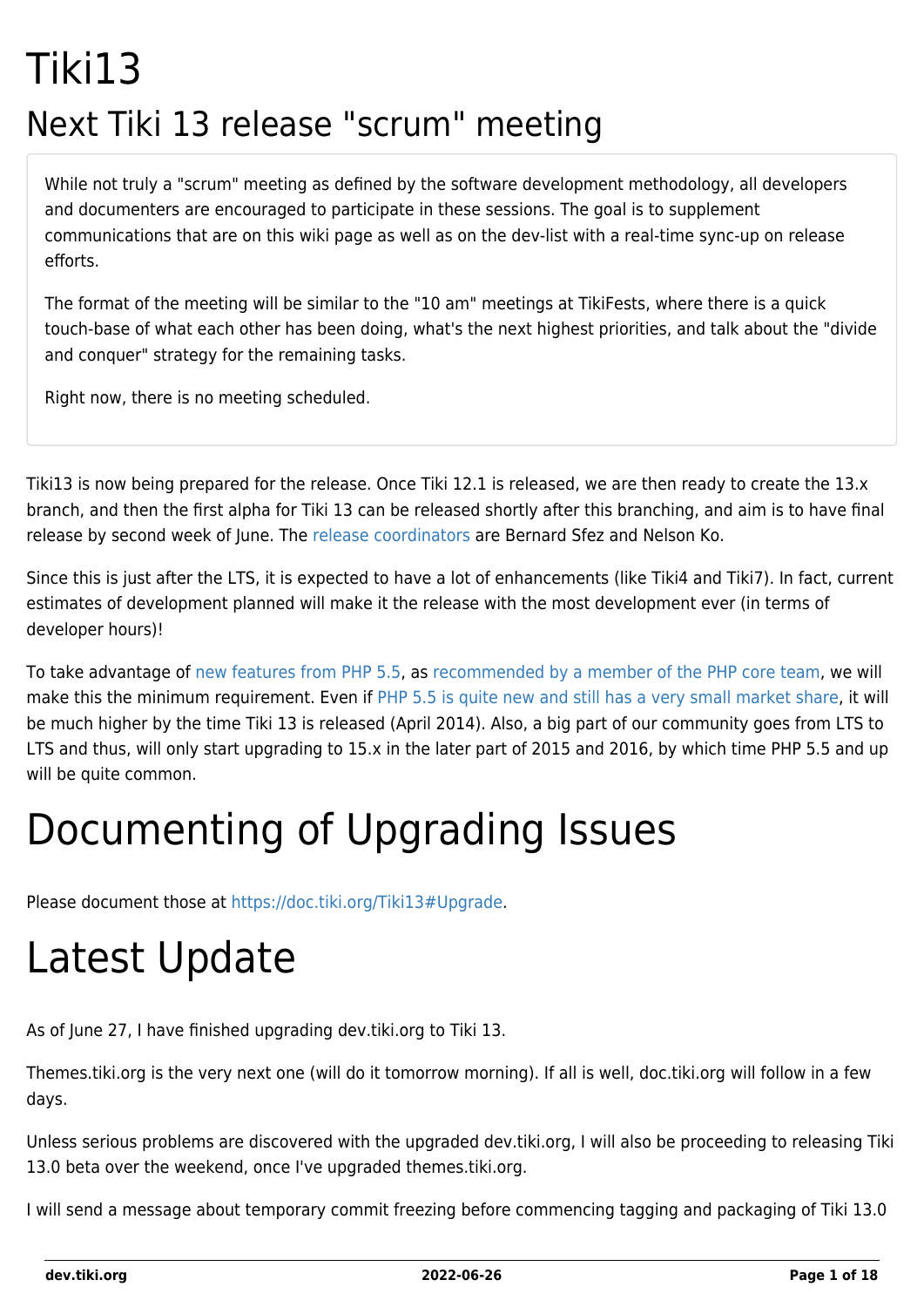# Testing on nextdoc.tiki.org

PLEASE CHANGE THEME TO FIVEALIVE-LITE with CLASSIC layout before testing. Also, set the Jquery UI theme from None back to default. Also approve all plugins in tiki-plugins.php by clicking "Approve all pending plugins" at the bottom of the page.

### Steps that need to be done on other tiki.org sites before upgrading

The following can and should be done before upgrading.

- h3 in shared footer custom need to be changed to h4
- Logo source should be changed from previewxxx to dlxxx (so that it shows without dithering)
- You should set Containing Class in Admin...Modules (Appearance tab) for the Topbar search module to "col-xs-3"
- You should set Containing Class in Admin...Modules (Appearance tab) for the Topbar menu module to "colxs-9"
- Remove under Admin...Look and Feel (Customizations) any custom CSS except

```
.twfooter .box {width: 106px; float:left; text-align: left;margin-left: 30px;}
```

```
.twfooter .box:first-child {margin-left: 0;}
```

```
.twfooter img.externallink {display:none;}
```
### Opinions on side column widths?

IMO the left and right columns may be too narrow (currently the column width proportions are 20%-80%-20%). I think maybe switching to the 25%-50%-25% layout template might be better (although that would make the center column considerably narrower) .

gezza: What is difference between basic and classic layout?

I think we should cut down the layout options for this release and rename what is left. I think since having columns is a matter of configuration it should not be included in the name. We should have a simple name and a short description,eg:

1)Name: "Default" Description: "Default layout. Maximum 3 columns, where center column takes 50% or 75% or 100% depending on the number of enabled side columns. Proportions in case of 3 columns: 25%-50%-25% (leftcenter-right). In case of 2 colums: 75% for the center and 25% for the side column (left or right)."

2)Name: "Classic" Description: "The classic center focused layout with narrower side columns. Maximum 3 columns available. Center column takes 66,67%, 83,33% or 100% depending on the number of enabled side columns. Proportion in case of 3 columns: 16,66%-66,67%-16,66% (left-center-right). In case of 2 colums: 83,33% for the center, 16,67% for the side column (left or right)"

3)Name: "Social" Description: "The Default layout with a fixed navbar on the top of the screen." 4)Name: "Plain" Description: "Only a center column is available, no header, no side columns, no footer."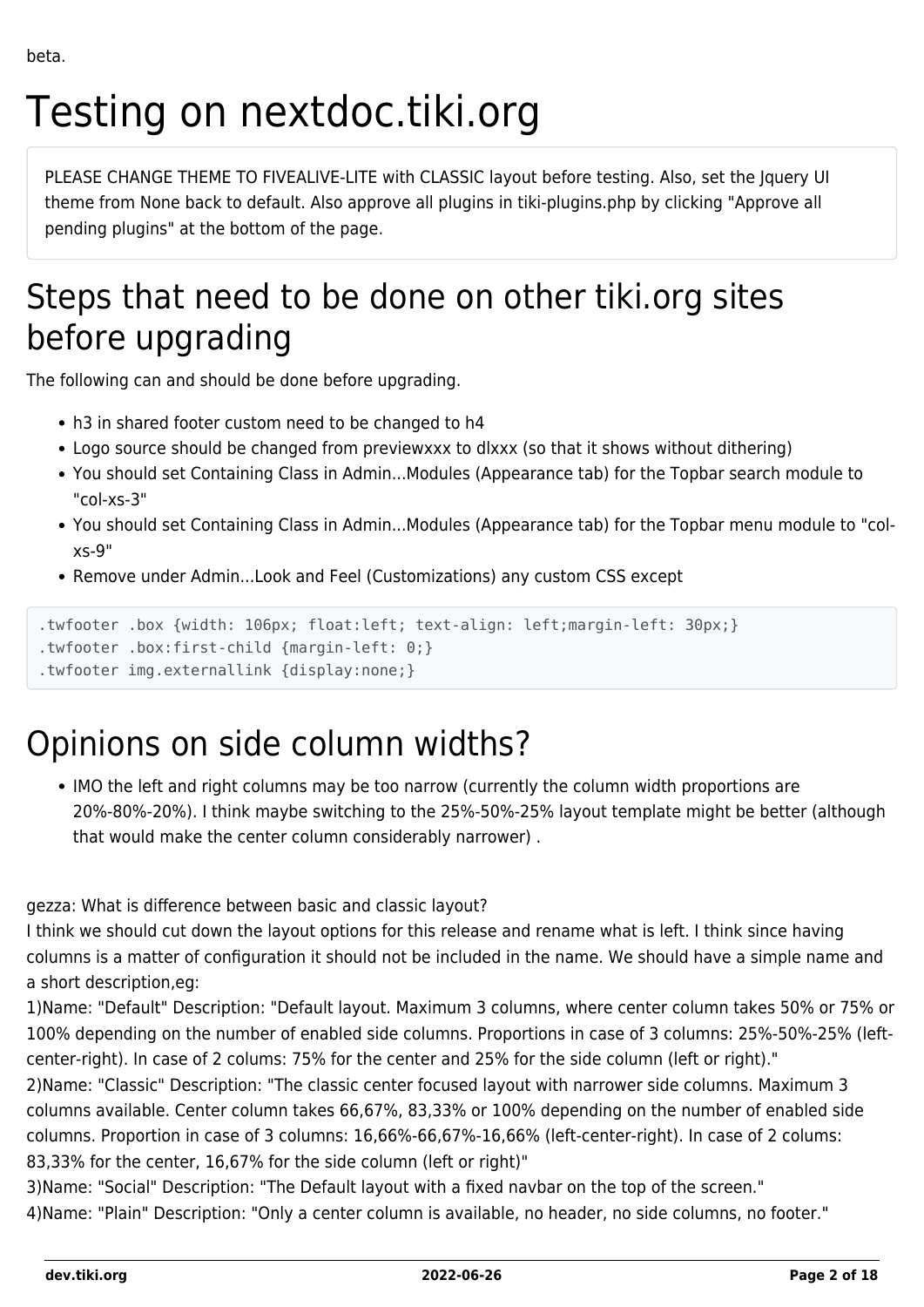+1)Internal: maybe this one should not be displayed at all in the theme admin interface

Nelson to gezza: I am trying to see how to rename the layout labels without actually renaming the layout itself (because too risky at this stage right?) IMO,

Basic -> Standard Bootstrap Classic -> Classic Tiki Three Containers -> Three Containers with 3-6-3 Columns

- Internal
- Jquery Mobile
- layout plain.tpl

#### Social

"\* means for internal system use only"

- classic layout supports shadows, basic does not.

## Things to test in general (any new or test upgraded Tiki)

If you are testing, please write down what was exactly tested below so others can refer. Thanks.

- Registration in its various forms (depending on email/admin validation) and if tracker info is required etc...
- Try creating some articles and editing them
- Try creating forum and use the forum

# More details including Video Introduction

Earlier in the year, while development was still in progress, a summary of development work was on this page, now moved to [Tiki13Development](https://dev.tiki.org/tiki13Development).

# External Libs to Upgrade

See [Tiki 13 Composer Dependencies](https://dev.tiki.org/Tiki-13-Composer-Dependencies)

## Featured bugs

<http://dev.tiki.org/item4885> - This one requires a change to support 4-byte UTF8 in MySQL. But this means requiring a certain level of MySQL. Probably should be taken care of in installer.

# Regressions

#### **To who find/report a bug:**

1. Test on your website, test on neutral ground [demo,](http://demo.tiki.org) test on different version (and log results).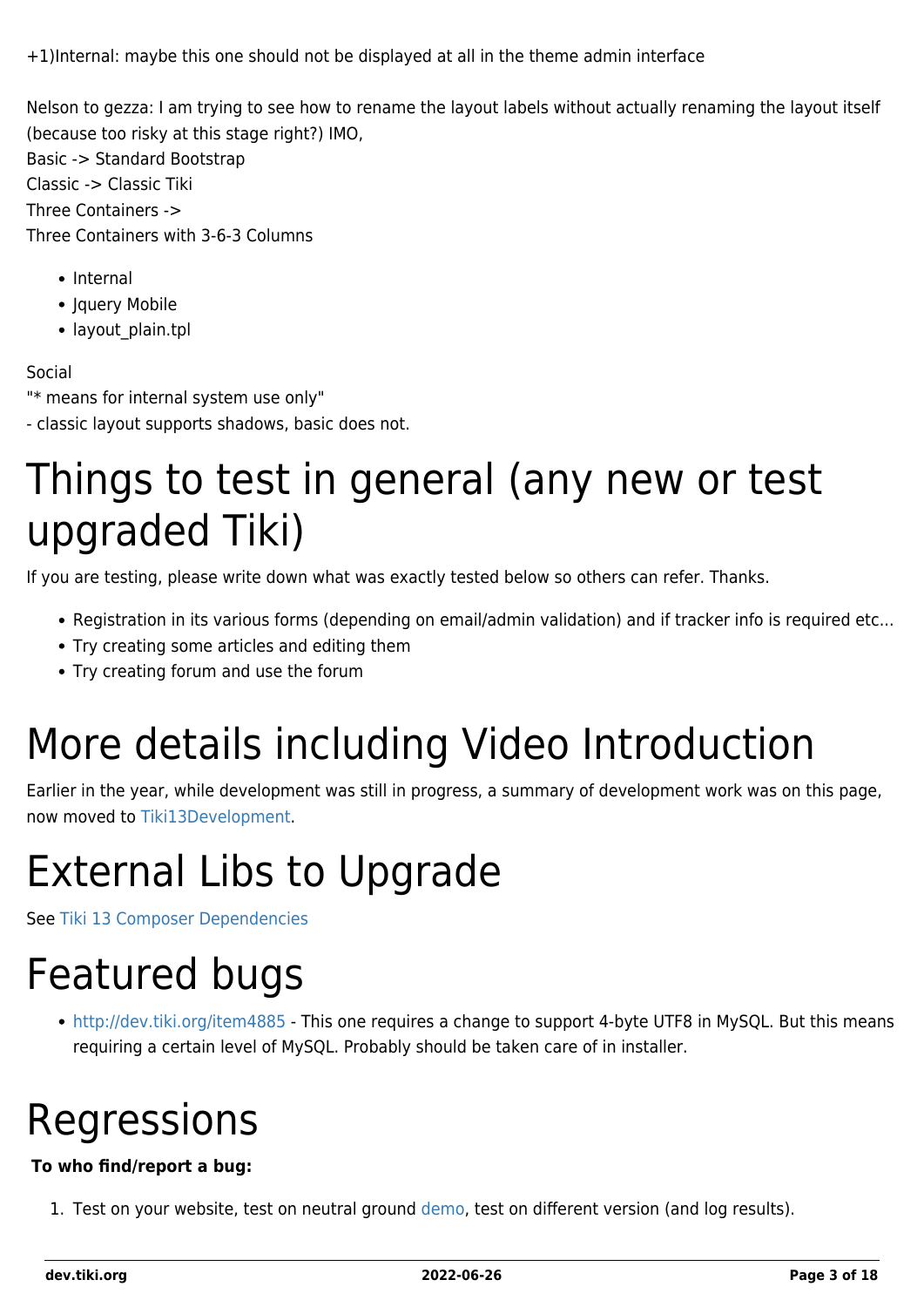- 2. Report to the [WishList/Bug Report tracker.](https://dev.tiki.org/Make+a+wish)
- 3. Give short BUT COMPLETE explanation about the problem. (keep the essential remove the rest).
- 4. Create an instance so next available Dev will have anything he need to try to solve the issue.
- 5. Retest regularly with new release and for each test, confirm your input. Change date and improve explanation.
- 6. Answer to the Dev request.
- 7. Log any changes and mark as solved IF RESOLVED (pleassssseeeee).

Wishlist items categorised as "13.x Regression" - status open or pending.

### Open

| <b>Rating</b>                                                                                        | <b>Subject</b>                                                                                                      | <b>Submitted</b><br>by | <b>Importance</b> | <b>Easy</b><br>to<br>solve? | <b>Priority</b> | <b>Category</b>                                                                                                                      | <b>Volunteered</b><br>to solve | <b>Created</b>        | <b>LastModif</b> | <b>Comments</b>                         |
|------------------------------------------------------------------------------------------------------|---------------------------------------------------------------------------------------------------------------------|------------------------|-------------------|-----------------------------|-----------------|--------------------------------------------------------------------------------------------------------------------------------------|--------------------------------|-----------------------|------------------|-----------------------------------------|
| ***<br>1★★<br>***<br>计女女<br>***<br>1★★<br>***<br>计女女<br>***<br>计女女<br>$(0)$ $\Theta$                 | dev.t.o: bug report echo on<br>irc.t.o doesn't display the<br>title of the item (the first<br>isMain field)         | Xavier de<br>Pedro     | $\overline{3}$    | 5                           | 15              | • Usability<br>• Support<br>request<br>• Community<br>projects<br>• Dogfood on<br>a *.tiki.org site<br>• Less than<br>30-minutes fix |                                | 2014-07-16 2014-07-16 |                  | $\mathbf 1$<br>marclaporte-22<br>Jul 14 |
| ***<br>1★★<br>***<br>1★★<br>***<br>计女女<br>***<br>计女女<br>***<br>计女女<br>$(0)$ $\odot$                  | doc.tiki.org 13.x Images are<br>wonky on<br>https://doc.tiki.org/Blog+User                                          | Marc<br>Laporte        | 3                 | $7\overline{ }$             | 21              | • Regression                                                                                                                         |                                | 2014-08-11 2014-08-11 |                  | $\mathsf 0$                             |
| ***<br>1★★<br>***<br>1★★<br>***<br><b>1**</b><br>***<br>计女女<br>***<br>计女女<br>$(0)$<br>$\pmb{\Theta}$ | Fivealive and mod-logo: Site<br>title displayed too much to<br>the left (lack of contrast with<br>white background) | Philippe<br>Cloutier   | 3                 |                             | 15              | • Regression                                                                                                                         |                                | 2016-10-28 2016-10-28 |                  | $\mathbf 0$                             |
| ***<br>计女女<br>***<br>1★★<br>***<br><b>1**</b><br>★★1<br>1 * *<br>***<br>计女女<br>$(0)$ $\odot$         | 12.x & 13.x Feature Connect:<br>'Fill form' button does<br>nothing                                                  | Xavier de<br>Pedro     | $\overline{2}$    | $\overline{7}$              | 14              | • Regression                                                                                                                         |                                | 2014-07-30 2014-07-30 |                  | 0                                       |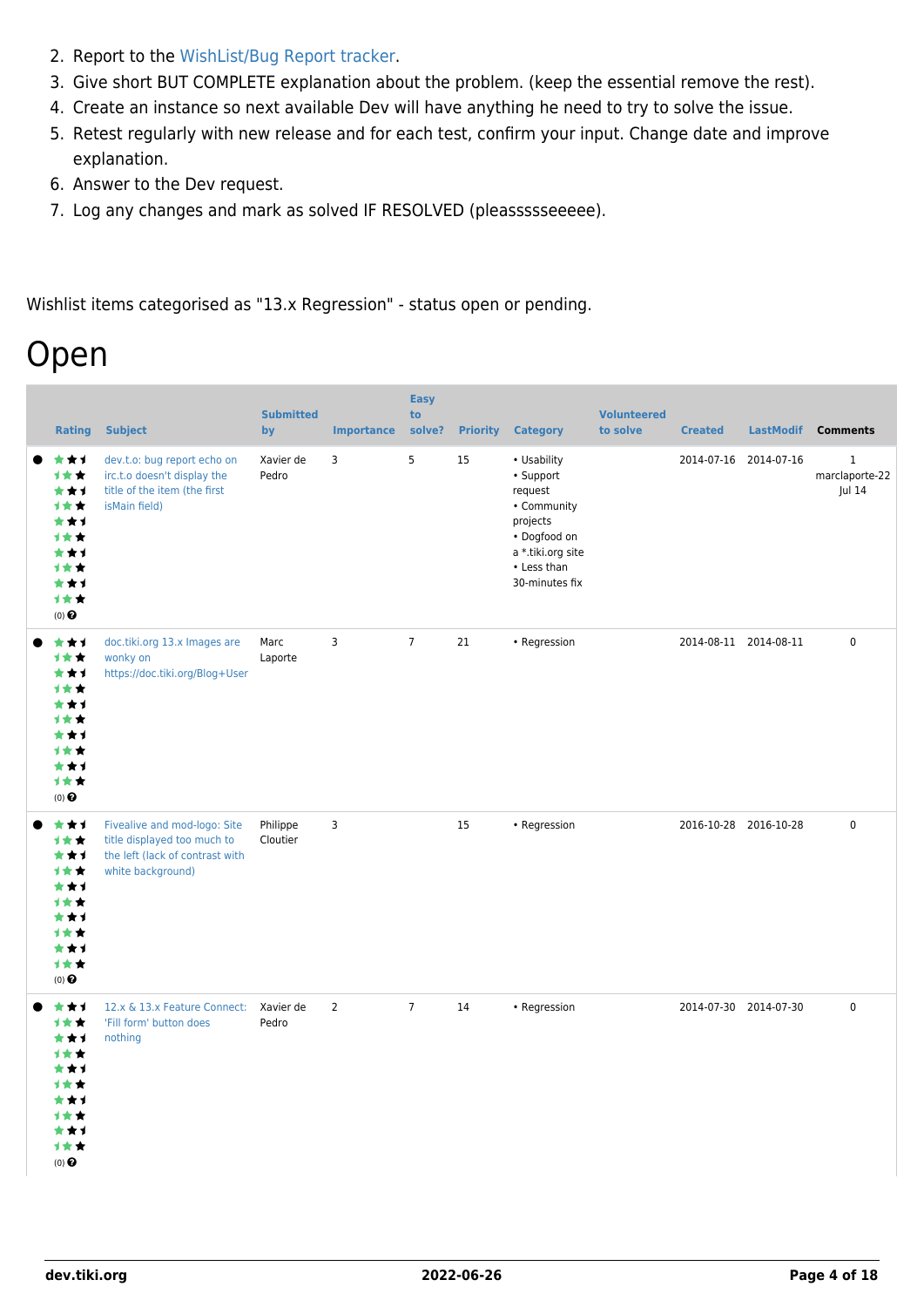|                                                                                               |                                                                                                                                          | <b>Submitted</b>         |                        | <b>Easy</b><br>to |                       |                                                                                                                             | <b>Volunteered</b> |                              |                                |                                                     |
|-----------------------------------------------------------------------------------------------|------------------------------------------------------------------------------------------------------------------------------------------|--------------------------|------------------------|-------------------|-----------------------|-----------------------------------------------------------------------------------------------------------------------------|--------------------|------------------------------|--------------------------------|-----------------------------------------------------|
| <b>Rating</b><br>***<br>计女女<br>***<br>计女女<br>***<br>计女女<br>★★1<br>计女女<br>***<br>计女女<br>(0)    | <b>Subject</b><br>13.x: Floated box classes<br>(divs thirdfloat, to have<br>display in 3 cols) stopped<br>working after the upgrade      | by<br>Xavier de<br>Pedro | <b>Importance</b><br>2 | solve?<br>5       | <b>Priority</b><br>10 | <b>Category</b><br>• Usability<br>• Community<br>projects<br>• Dogfood on<br>a *.tiki.org site<br>• Regression              | to solve           | <b>Created</b><br>2014-08-08 | <b>LastModif</b><br>2014-08-08 | <b>Comments</b><br>$\overline{2}$<br>xavi-11 Aug 14 |
| ★★1<br>计女女<br>***<br>计女女<br>★★1<br>计女女<br>***<br>1★★<br>★★1<br>计女女<br>$(0)$ $\odot$           | Not possible to delete a<br>tracker on next.tw.o                                                                                         | Marc<br>Laporte          | 10 high                | 8                 | 80                    | $\cdot$ Error<br>• Indexing                                                                                                 | nkoth              |                              | 2013-08-15 2014-07-30          | 6<br>koth-04 Aug 14                                 |
| ★★1<br>计女女<br>***<br>计女女<br>★★1<br>计女女<br>★★1<br>计女女<br>***<br>计女女<br>$(2)$ $\odot$           | Lost avatars on tiki.org                                                                                                                 | Marc<br>Laporte          | 10 high                | 8                 | 80                    | • Dogfood on<br>a *.tiki.org site<br>• Regression                                                                           | nkoth              |                              | 2013-11-03 2014-07-30          | 10<br>luci-13 Jan 15                                |
| ***<br>计女女<br>***<br>计女女<br>★★1<br>非贪食<br>★★1<br>计女女<br>***<br>计女女<br>$(0)$ $\odot$           | Upon select text and click<br>toolbar plugin, CodeMirror<br>activates itself and instead of<br>insert at cursor, we get insert<br>at top | Marc<br>Laporte          | 10 high                | 5                 | 50                    | • Dogfood on<br>a *.tiki.org site<br>• Regression<br>• Conflict of<br>two features<br>(each works<br>well<br>independently) |                    |                              | 2014-02-22 2014-07-29          | $\mathbf 0$                                         |
| ***<br>1★★<br>***<br>计女女<br>***<br>计女女<br>***<br>计女女<br>***<br>计女女<br>$(0)$ $\odot$           | 13.x regression or server<br>issue? -> List of open wishes<br>not showing on<br>https://dev.tiki.org/Trackers                            | Marc<br>Laporte          | 10 high                | $\overline{7}$    | 70                    | • Regression                                                                                                                |                    |                              | 2014-07-21 2014-07-29          | $\mathbf{1}$<br>koth-04 Aug 14                      |
| ★★1<br>计女女<br>***<br>计女女<br>***<br>1★★<br>★★1<br>计女女<br>★★1<br>计女女<br>$(1)$<br>$\pmb{\Theta}$ | *.tiki.org sites: make the<br>navigation & interface more<br>consistent                                                                  | Marc<br>Laporte          | 10 high                | $\overline{7}$    | 70                    | • Community<br>projects<br>• Dogfood on<br>a *.tiki.org site<br>• Regression<br>• Consistency                               |                    | 2014-07-29 2014-08-01        |                                | 15<br>chibaguy-31<br>Aug 14                         |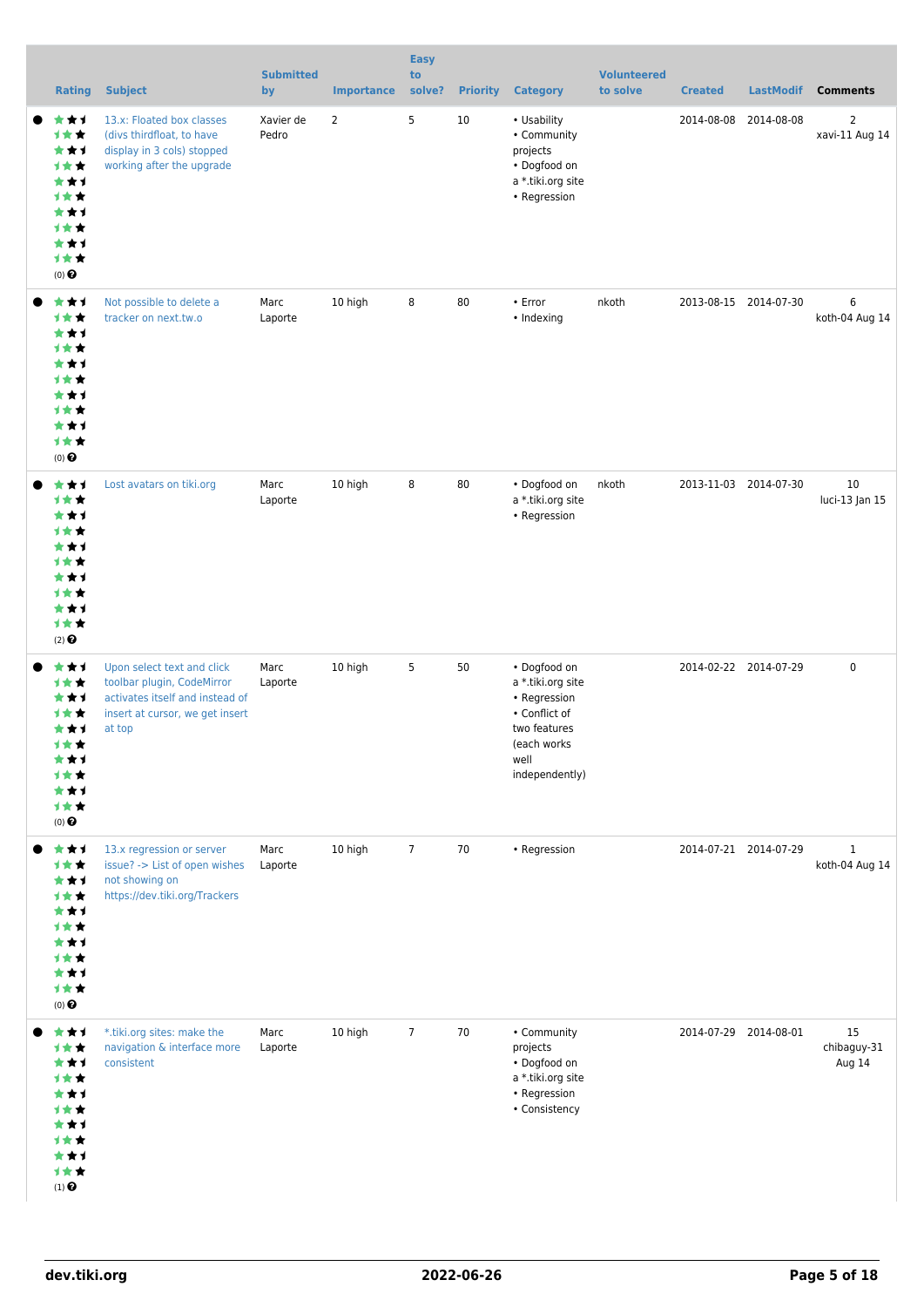|             | <b>Rating</b>                                                                                 | <b>Subject</b>                                                                                         | <b>Submitted</b><br>by | <b>Importance</b> | <b>Easy</b><br>to<br>solve? |    | <b>Priority Category</b>                                               | <b>Volunteered</b><br>to solve | <b>Created</b>        | <b>LastModif</b> | <b>Comments</b>                |
|-------------|-----------------------------------------------------------------------------------------------|--------------------------------------------------------------------------------------------------------|------------------------|-------------------|-----------------------------|----|------------------------------------------------------------------------|--------------------------------|-----------------------|------------------|--------------------------------|
|             | ***<br>1★★<br>***<br>计女女<br>***<br>1★★<br>***<br>1★★<br>***<br>计女女<br>$(0)$ $\odot$           | Ul not visible to Upload video<br>via Kaltura                                                          | upsafety               | 10 high           | 6                           | 60 | • Support<br>request                                                   |                                | 2014-09-22 2014-09-23 |                  | 3<br>upsafety-01<br>Oct 14     |
|             | ***<br>1★★<br>***<br>计女女<br>***<br>1★★<br>***<br>1★★<br>***<br>计女女<br>$(0)$ $\odot$           | dev.tiki.org :: 13.x trackers in Marc<br>new edit interface ::<br>selecting a status hides the<br>text | Laporte                | 1 low             | 8                           | 8  | • Conflict of<br>two features<br>(each works<br>well<br>independently) |                                | 2014-07-22 2014-07-22 |                  | $\mathbf 0$                    |
| ●           | ***<br>计女女<br>***<br>1★★<br>***<br>计女女<br>***<br>1★★<br>***<br>计女女<br>$(0)$<br>$\pmb{\Theta}$ | Tracker items pagination<br>when applying theme via<br>profile from fresh install                      | Nelson Ko              |                   |                             | 25 | $\cdot$ Error                                                          |                                | 2014-07-23 2014-07-23 |                  | $\mathbf 0$                    |
|             | ***<br>计女女<br>***<br>计女女<br>***<br>计女会<br>***<br>1★★<br>***<br>计女女<br>$(0)$ $\bigodot$        | Plugin SPLIT is broken on<br>Tiki13                                                                    | Jean-Marc<br>Libs      |                   |                             | 25 | • Regression                                                           |                                | 2014-08-25 2014-08-25 |                  | $\mathbf 0$                    |
|             | ***<br>***<br>***<br>计女女<br>***<br>计女女<br>***<br>计女女<br>***<br>计女女<br>$(1)$<br>$\pmb{\Theta}$ | Blank page on translation                                                                              | sylvain_a              |                   |                             | 25 | • Usability                                                            |                                | 2014-09-11 2014-09-18 |                  | $\mathbf{1}$<br>luci-18 Sep 14 |
| $rac{8}{1}$ |                                                                                               |                                                                                                        |                        |                   |                             |    |                                                                        |                                |                       |                  |                                |

#### [2](https://dev.tiki.org/tiki-print.php?tr_sort_mode1=f_41_desc&page=Tiki13&tr_offset1=20) 3 (current)

»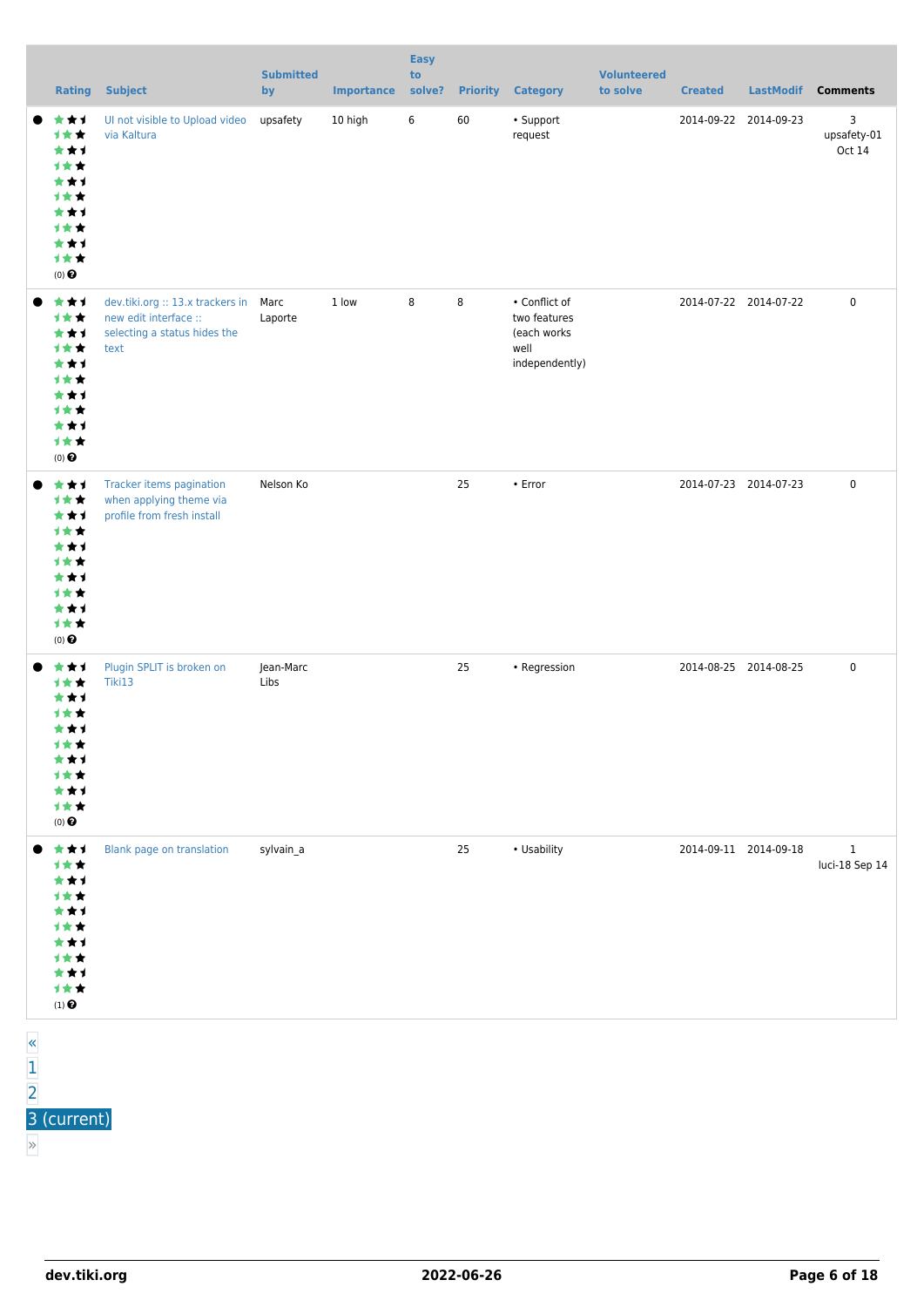### Pending

|           | <b>Rating</b>                                                                                                          | <b>Subject</b>                                                                                         | <b>Submitted</b><br>by | <b>Importance</b> | <b>Easy</b><br>to<br>solve? | <b>Priority</b> | <b>Category</b>                                 | <b>Volunteered</b><br>to solve | <b>Created</b>        | <b>LastModif</b>      | <b>Comments</b>                          |
|-----------|------------------------------------------------------------------------------------------------------------------------|--------------------------------------------------------------------------------------------------------|------------------------|-------------------|-----------------------------|-----------------|-------------------------------------------------|--------------------------------|-----------------------|-----------------------|------------------------------------------|
| $\bullet$ | 女女士<br>1★★<br>***<br><b>1**</b><br>***<br><b>1**</b><br>***<br><b>1**</b><br>***<br>计女女<br>$(0)$ $\odot$               | 13.x Bootstrap:<br>tiki-assignuser.php<br>-> There should<br>not be a horizontal<br>scroll bar         | Marc<br>Laporte        | 3                 | 3                           | 9               | • Usability<br>$\bullet$<br>Regression          |                                | 2014-08-20            | 2015-05-19            | $\mathbf{1}$<br>manivannans-19<br>May 15 |
| $\bullet$ | ***<br>1★★<br>***<br><b>1**</b><br>***<br><b>1**</b><br>***<br><b>1**</b><br>***<br>计女女<br>$(0)$ $\odot$               | 12.x & 13.x:<br>Images stretched<br>& skewed (in *.t.o<br>sites and LTS<br>production sites<br>on svn) | Marc<br>Laporte        | 8                 | 9                           | 72              | $\bullet$<br>Regression<br>• Release<br>Blocker |                                |                       | 2014-07-23 2017-01-12 | $\mathbf{1}$<br>marclaporte-06<br>Aug 14 |
| $\bullet$ | ***<br>计女女<br>***<br>1★★<br>***<br><b>1**</b><br>***<br><b>1**</b><br>***<br>计女女<br>$(0)$ $\odot$                      | Fresh install of<br>13.0: theme<br>admin panel: tabs<br>with no possible<br>options                    | Marc<br>Laporte        | 8                 | 8                           | 64              | • Usability                                     |                                |                       | 2014-07-29 2014-07-30 | 5<br>marclaporte-30<br>Jul 14            |
|           | $0 \star \star 1$<br>计女女<br>★★1<br>1★★<br>★★1<br>1★★<br>***<br><b>1★★</b><br>***<br>1★★<br>$(0)$ $\odot$               | Mouseover option<br>no longer works in<br>PluginImg                                                    | lindon                 | $\overline{7}$    | 8                           | 56              | $\bullet$<br>Regression<br>• Release<br>Blocker |                                | 2014-06-28 2014-07-13 |                       | $\mathbf 0$                              |
|           | $0$ $\star\star\star$<br>计女女<br>***<br>1★★<br>***<br><b>1★★</b><br>★★1<br>计女女<br>***<br>计女女<br>$(0)$<br>$\pmb{\Theta}$ | Draw SVG-edit: in<br>Firefox, drawing<br>shifts quite far<br>from the cursor                           | Arild Berg             | $\overline{7}$    | $\overline{7}$              | 49              | $\cdot$ Error                                   |                                | 2013-09-22 2017-08-06 |                       | $\overline{2}$<br>xavi-06 Aug 17         |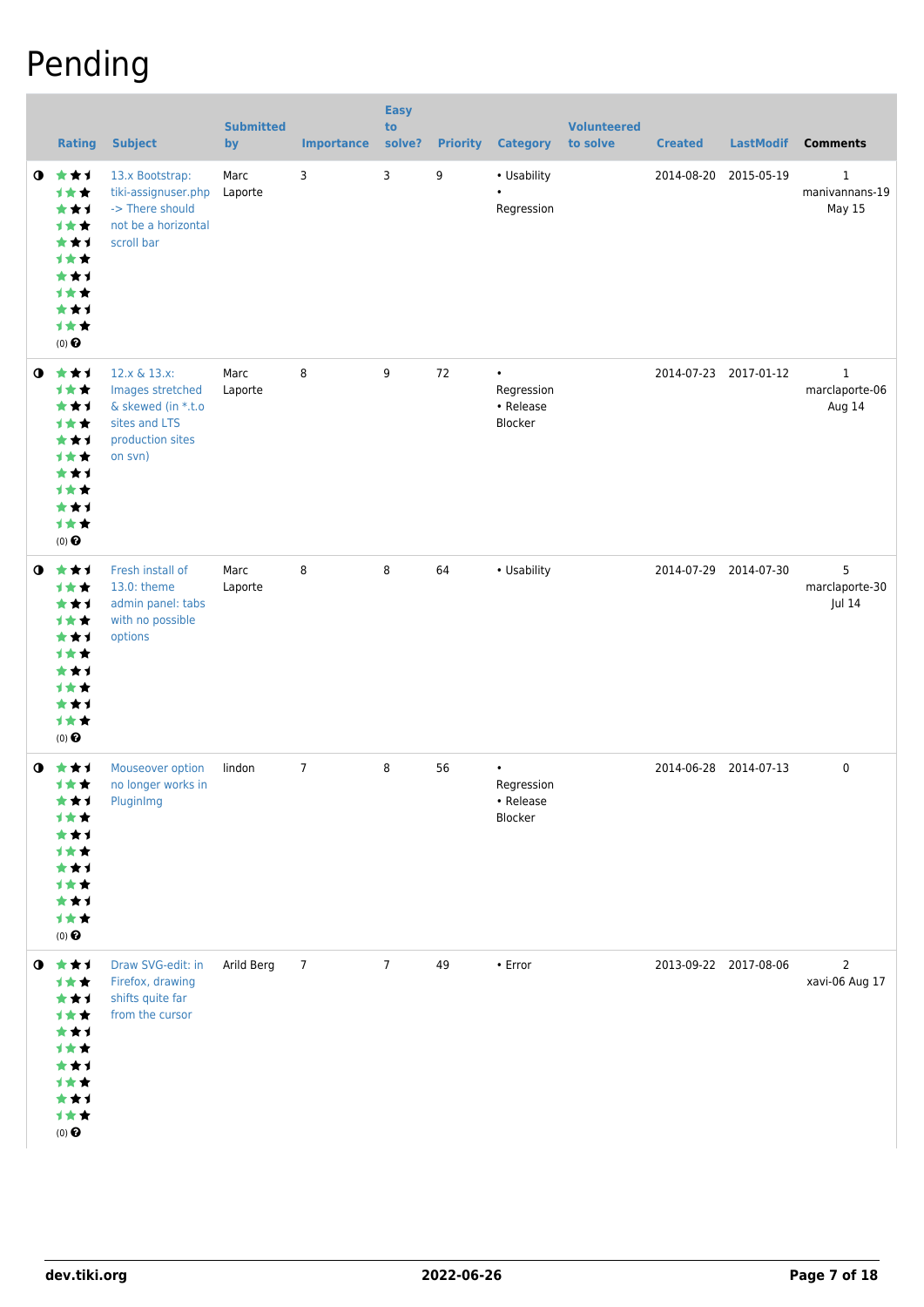|           | <b>Rating</b>                                                                                            | <b>Subject</b>                                                                  | <b>Submitted</b><br>by | <b>Importance</b> | <b>Easy</b><br>to<br>solve? |              | <b>Priority Category</b> | <b>Volunteered</b><br>to solve | <b>Created</b>        | <b>LastModif</b>      | <b>Comments</b>                       |
|-----------|----------------------------------------------------------------------------------------------------------|---------------------------------------------------------------------------------|------------------------|-------------------|-----------------------------|--------------|--------------------------|--------------------------------|-----------------------|-----------------------|---------------------------------------|
| $\bullet$ | 大大大<br>计女女<br>***<br>计女女<br>***<br>计女女<br>**1<br><b>1**</b><br>***<br>计女女<br>$(0)$ $\odot$               | Side menu on<br>nextdoc and<br>nextdev not<br>working                           | Nelson Ko              | 9                 |                             | 45           | • Release<br>Blocker     |                                | 2014-06-19            | 2014-06-23            | $\pmb{0}$                             |
| $\bullet$ | 大女子<br>计女女<br>***<br>1★★<br>***<br>1★★<br>★★1<br><b>1**</b><br>★★1<br>1★★<br>$(0)$<br>$\pmb{\Theta}$     | Even if I set right<br>module to never it<br>does not hide the<br>right columns | Nelson Ko              | 9                 |                             | 45           | $\bullet$<br>Regression  |                                | 2014-06-19 2014-07-07 |                       | $\pmb{0}$                             |
| $\bullet$ | 大大士<br>计女女<br>★★1<br><b>1**</b><br>★★1<br><b>1★★</b><br>★★1<br><b>1**</b><br>***<br>计女女<br>$(0)$ $\odot$ | Cannot see text in<br>fivealive-lite<br>watermelon top<br>buttons               | Nelson Ko              | 1 low             | $\mathbf{1}$<br>difficult   | $\,1\,$      | • Release<br>Blocker     |                                | 2014-06-25 2014-06-27 |                       | $\mathbf{1}$<br>koth-27 Jun 14        |
| $\bullet$ | ***<br>计女女<br>***<br>计女女<br>***<br>计女女<br>***<br>计女女<br>***<br>计女女<br>$(0)$ $\odot$                      | fivealive-lite kiwi<br>can't see logout<br>link                                 | Nelson Ko              | 1 low             | $\mathbf{1}$<br>difficult   | $\mathbf{1}$ | • Release<br>Blocker     |                                |                       | 2014-06-25 2014-06-27 | $\mathbf{1}$<br>Chealer9-22 Oct<br>16 |

### Closed  $[+]$ **Blockers**

Wishlist item categorised as "Blockers" (non-specified versions) - status open or pending.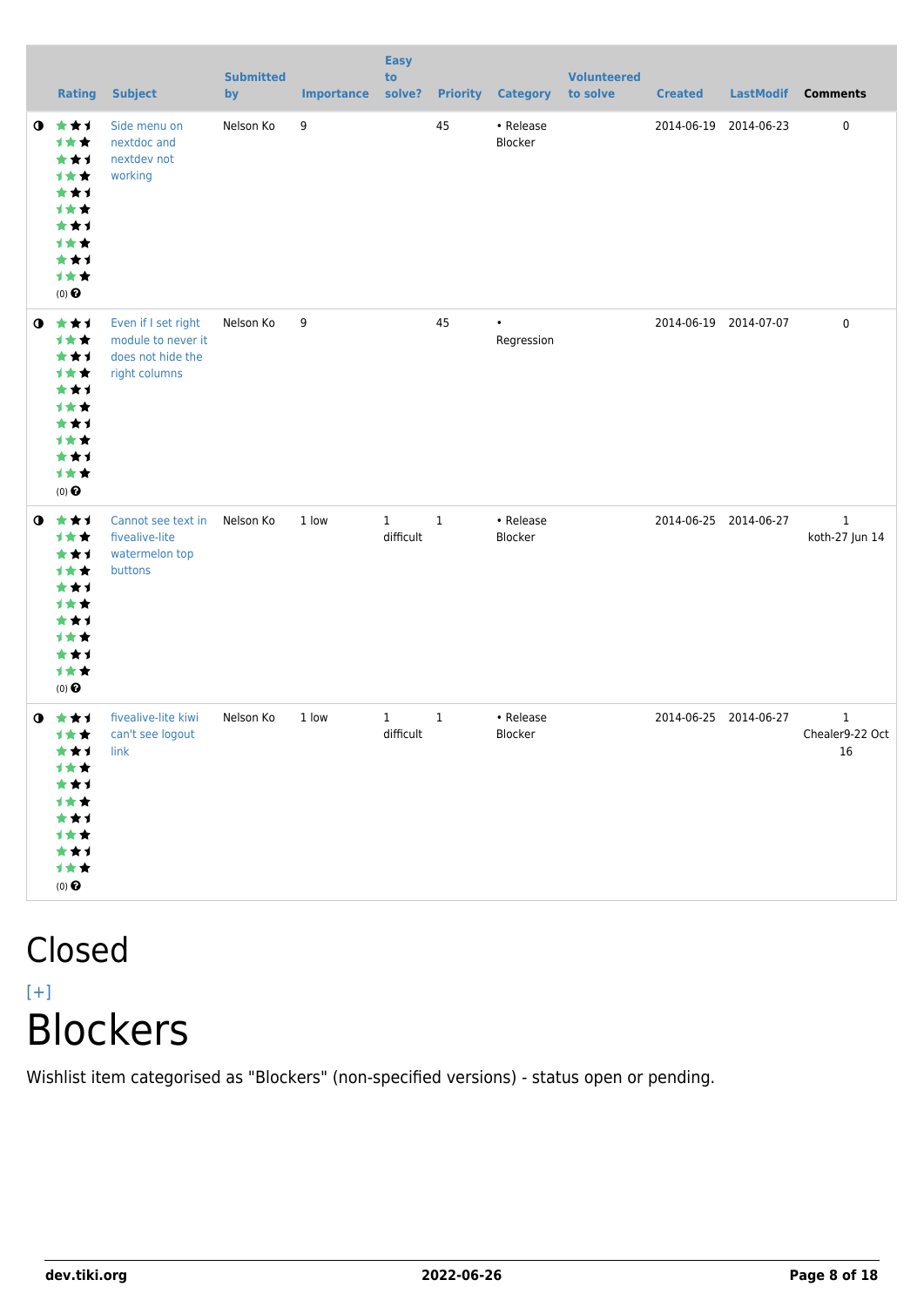|           | <b>Rating</b>                                                                                                   | <b>Subject</b>                                                                                                                                                                                   | <b>Submitted</b><br>by | <b>Importance</b> | <b>Easy</b><br>to<br>solve? | <b>Priority</b> | <b>Category</b>                                            | <b>Volunteered</b><br>to solve | <b>Created</b>        | <b>LastModif</b>      | <b>Comments</b>                           |
|-----------|-----------------------------------------------------------------------------------------------------------------|--------------------------------------------------------------------------------------------------------------------------------------------------------------------------------------------------|------------------------|-------------------|-----------------------------|-----------------|------------------------------------------------------------|--------------------------------|-----------------------|-----------------------|-------------------------------------------|
| $\bullet$ | ***<br>计女女<br>***<br>计女女<br>***<br>计女女<br>***<br>计女女<br>***<br>计女女<br>$(0)$ $\odot$                             | 12.0 fresh<br>install: sh<br>setup.sh tries<br>and fails to<br>install<br>developer<br>tools                                                                                                     | Marc<br>Laporte        | 10 high           | $\bf 8$                     | 80              | • Release<br>Blocker                                       |                                | 2013-11-29 2013-11-29 |                       | $\mathbf{1}$<br>jonnybradley-04<br>Mar 14 |
| $\bullet$ | 大女子<br>计女女<br>★★1<br>计女女<br>***<br><b>1**</b><br>***<br>计女女<br>***<br>计女女<br>$(0)$ $\odot$                      | 12.x & 13.x:<br>Images<br>stretched &<br>skewed (in<br>*.t.o sites and<br><b>LTS</b><br>production<br>sites on svn)                                                                              | Marc<br>Laporte        | 8                 | 9                           | 72              | $\bullet$<br>Regression<br>• Release<br>Blocker            |                                |                       | 2014-07-23 2017-01-12 | $\mathbf{1}$<br>marclaporte-06<br>Aug 14  |
| $\bullet$ | 女女子<br>计女女<br>***<br>计女女<br>***<br>计女女<br>**1<br><b>1**</b><br>***<br>计女女<br>$(0)$ $\odot$                      | Mouseover<br>option no<br>longer works<br>in PluginImg                                                                                                                                           | lindon                 | $\overline{7}$    | 8                           | 56              | $\bullet$<br>Regression<br>• Release<br>Blocker            |                                |                       | 2014-06-28 2014-07-13 | $\mathbf 0$                               |
| $\bullet$ | - 大 大 ゴ<br>计女女<br>★★1<br>计女女<br>***<br>计女女<br>***<br>计女女<br>***<br>计女女<br>$(0)$ $\odot$                         | validateUsers<br>set to no by<br>User_Trackers<br>profile but<br>new<br>registrations<br>on hold due<br>to validation<br>pending (&<br>email not<br>sent even if<br>validateUsers<br>set to yes) | Xavier de<br>Pedro     | 8                 | $\overline{7}$              | 56              | • Error<br>$\bullet$<br>Regression<br>• Release<br>Blocker |                                | 2018-11-06 2018-11-15 |                       | $\overline{2}$<br>robertokir-13<br>Nov 18 |
|           | $0$ $\star\star\star$<br>计女女<br>★★1<br>计女女<br>***<br>计女女<br>★★1<br>计女女<br>***<br>计女女<br>$(1)$<br>$\pmb{\Theta}$ | Unified<br>Search<br><b>Engine MFTS</b><br>fails for any<br>content (was<br>'Page alias<br>not found by<br>search')                                                                              | Hans.Reil              | 9                 | 6                           | 54              | Consistency<br>• Release<br>Blocker                        | Nelson Ko                      |                       | 2015-02-01 2015-03-02 | 3<br>jonnybradley-26<br>Feb 15            |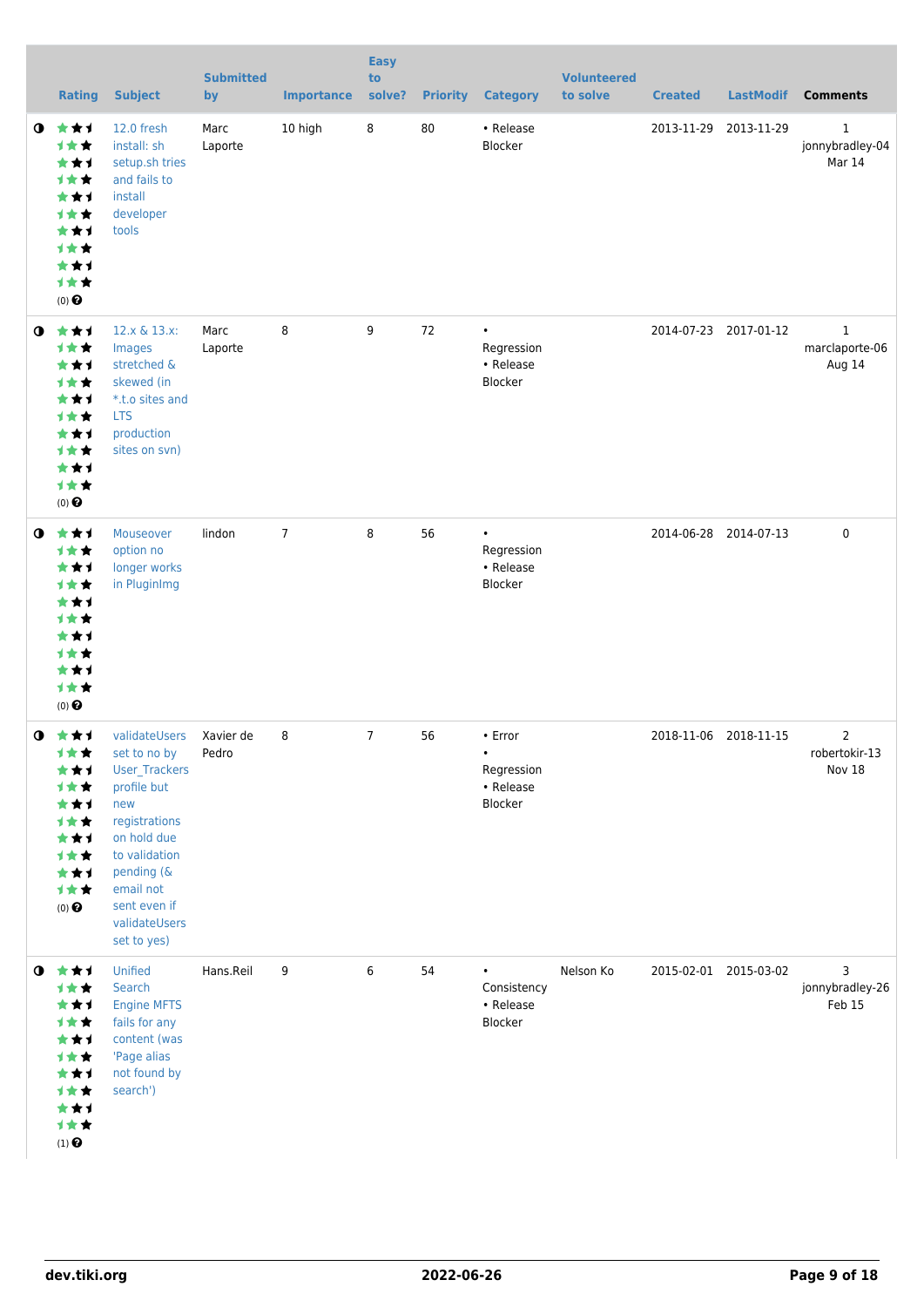|             | <b>Rating</b>                                                                                             | <b>Subject</b>                                                                                                                           | <b>Submitted</b><br>by | <b>Importance</b> | <b>Easy</b><br>to<br>solve? | <b>Priority</b> | <b>Category</b>                                                                          | <b>Volunteered</b><br>to solve | <b>Created</b>        | <b>LastModif</b>      | <b>Comments</b>                  |
|-------------|-----------------------------------------------------------------------------------------------------------|------------------------------------------------------------------------------------------------------------------------------------------|------------------------|-------------------|-----------------------------|-----------------|------------------------------------------------------------------------------------------|--------------------------------|-----------------------|-----------------------|----------------------------------|
|             | ★★1<br>计女女<br>***<br>才女女<br>***<br>计女女<br>***<br>计女女<br>***<br>计女女<br>$(0)$ $\odot$                       | Moving a<br>node in<br>structure to<br>another<br>structure<br>does not<br>change<br>structure ID<br>of the moved<br>node's<br>children. | flamenco               | 10 high           | 5                           | 50              | • Release<br>Blocker                                                                     |                                |                       | 2016-07-24 2016-07-24 | 6<br>flamenco-19<br>Sep 16       |
| $\mathbf o$ | ***<br>计女女<br>***<br>计女女<br>**1<br>计女女<br>***<br>计女女<br>***<br>计女女<br>$(0)$ <sup><math>\odot</math></sup> | <b>Adding POP</b><br>Mailaccount<br>to a forum<br>causes WSOD<br>for that forum                                                          | Torsten<br>Fabricius   | 10 high           |                             | 50              | $\bullet$<br>Regression<br>• Release<br>Blocker                                          | Jonny Bradley                  |                       | 2017-03-23 2017-05-02 | 0                                |
| $\bullet$   | ★★★<br>计女女<br>***<br>计女女<br>***<br>计女女<br>***<br>计女女<br>***<br>计女女<br>$(0)$ <sup><math>\odot</math></sup> | Side menu on<br>nextdoc and<br>nextdev not<br>working                                                                                    | Nelson Ko              | 9                 |                             | 45              | • Release<br>Blocker                                                                     |                                |                       | 2014-06-19 2014-06-23 | 0                                |
|             | ***<br>计女女<br>***<br>计女女<br>***<br>计女女<br>***<br>计女女<br>***<br>计女女<br>$(0)$ $\bigodot$                    | Search -<br>content<br>section is<br>empty (when<br>using mysql<br>engine)                                                               | Christoph              | 9                 | 5                           | 45              | $\bullet$<br>Regression<br>• Release<br>Blocker<br>$\cdot$ Bug<br>• Upgrade<br>Blocker   | Jonny Bradley                  | 2020-09-08 2020-09-15 |                       | 0                                |
|             | ***<br>计女女<br>**1<br>计女女<br>***<br>计女女<br>***<br>计女女<br>***<br>计女女<br>$(0)$ $\odot$                       | Not possible<br>to add a file<br>in a tracker<br>item (tracker<br>field file) -<br>Data is lost<br>FOR TIKI 21x                          | Mike Finko             | 9                 | 5                           | 45              | $\cdot$ Error<br>$\bullet$<br>Regression<br>• Release<br>Blocker<br>• Upgrade<br>Blocker |                                |                       | 2020-12-17 2020-12-19 | $\overline{2}$<br>xavi-20 Dec 20 |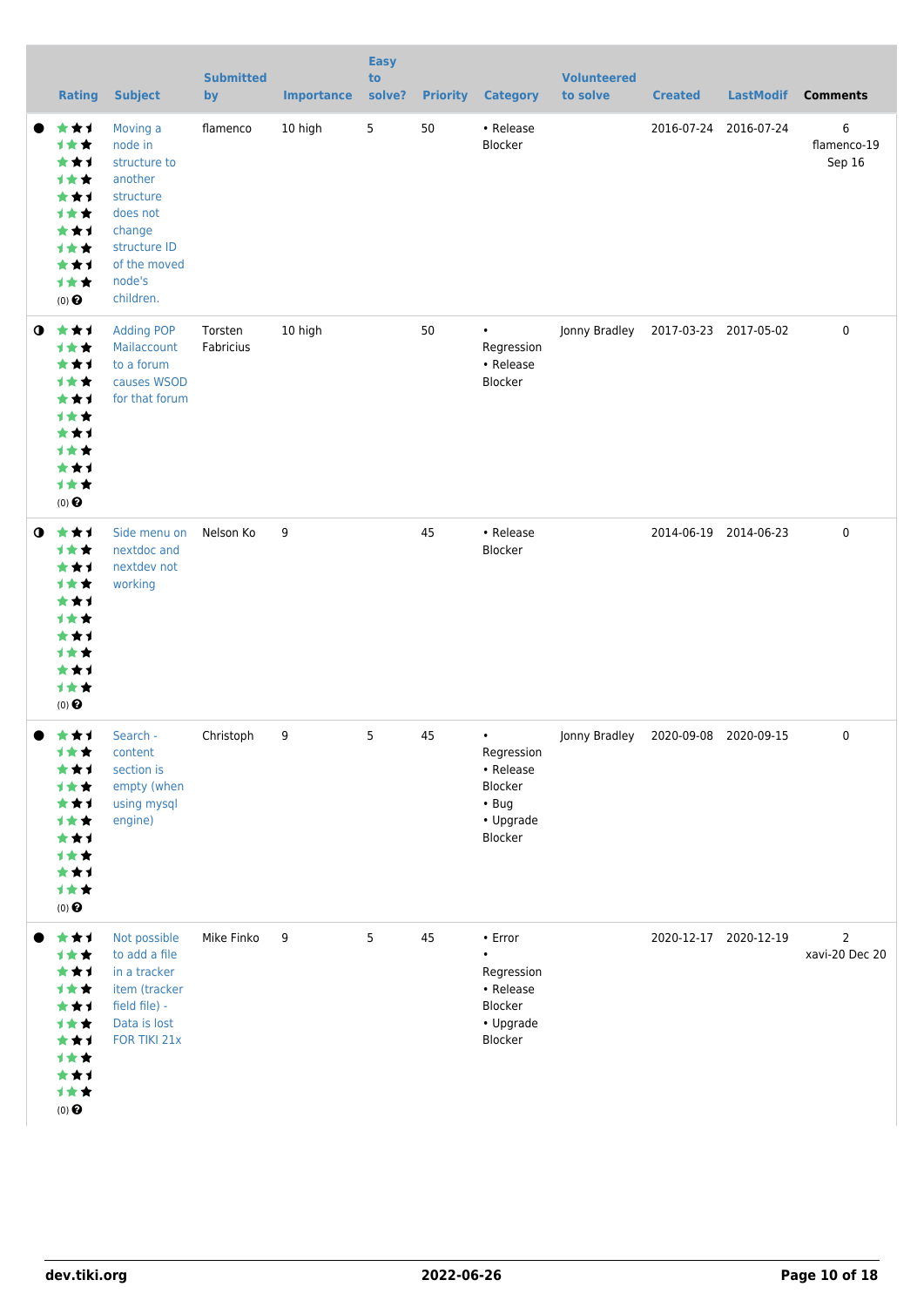|           | <b>Rating</b>                                                                                             | <b>Subject</b>                                                                                                                                      | <b>Submitted</b><br>by  | <b>Importance</b> | <b>Easy</b><br>to<br>solve? | <b>Priority</b> | <b>Category</b>                                                           | <b>Volunteered</b><br>to solve | <b>Created</b> | <b>LastModif</b>      | <b>Comments</b>                |
|-----------|-----------------------------------------------------------------------------------------------------------|-----------------------------------------------------------------------------------------------------------------------------------------------------|-------------------------|-------------------|-----------------------------|-----------------|---------------------------------------------------------------------------|--------------------------------|----------------|-----------------------|--------------------------------|
|           | ★★1<br>计女女<br>***<br>计女女<br>***<br>计女女<br>***<br>计女女<br>***<br>计女女<br>$(0)$ <sup><math>\odot</math></sup> | copy&paste<br>source text<br>from media<br>wiki into tiki<br>wiki this char<br>"→" breaks<br>"index<br>rebuilding"                                  | RadoS                   | 8                 |                             | 40              | • Release<br>Blocker                                                      |                                |                | 2016-12-27 2017-02-10 | 8<br>RadoS-10 Feb<br>17        |
| $\bullet$ | ***<br>计女女<br>***<br>计女女<br>***<br>计女女<br>***<br>计女女<br>**1<br>计女女<br>$(0)$ <sup><math>\odot</math></sup> | Registration<br>not working<br>properly                                                                                                             | Jonny<br><b>Bradley</b> | 10 high           | 4                           | 40              | $\bullet$<br>Regression<br>• Release<br>Blocker                           |                                |                | 2018-01-21 2018-01-22 | 1<br>jonnybradley-22<br>Jan 18 |
| $\bullet$ | ***<br>计女女<br>***<br>计女女<br>***<br>计女女<br>***<br>计女女<br>***<br>计女女<br>$(0)$ $\odot$                       | (A blocker if<br>confirmed)<br>errors in<br>trunk<br>database<br>upgrade<br>through<br>console.php<br>keys too long<br>and invalid<br>default value | Xavier de<br>Pedro      | 8                 | 5                           | 40              | • Error<br>• Release<br>Blocker                                           |                                |                | 2018-09-24 2018-10-27 | 6<br>jonnybradley-29<br>Oct 18 |
| $\bullet$ | - 大 大 ゴ<br>计女女<br>★★1<br>计女女<br>**1<br><b>1★★</b><br>***<br>计女女<br>***<br>计女女<br>$(1)$<br>$\pmb{\Theta}$  | Template<br>groups: Fix or Pedro<br>make<br>optional                                                                                                | Xavier de               | 9                 | 4                           | 36              | • Error<br>$\bullet$<br>Regression<br>• Release<br>Blocker<br>$\cdot$ Bug | Jonny Bradley                  |                | 2020-03-20 2020-05-14 | 1<br>jonnybradley-21<br>Mar 20 |
|           | ***<br>计女女<br>**1<br>才女女<br>**1<br>计女女<br>★★1<br>计女女<br>**1<br>计女女<br>$(0)$ $\odot$                       | Tiki<br>extremely<br>ressource<br>intensive                                                                                                         | hman                    | 10 high           | $\mathbf{1}$<br>difficult   | 10              | • Release<br>Blocker<br>$\cdot$ Bug<br>• Upgrade<br>Blocker               |                                |                | 2021-03-25 2021-04-13 | 28<br>hman-01 Jun 21           |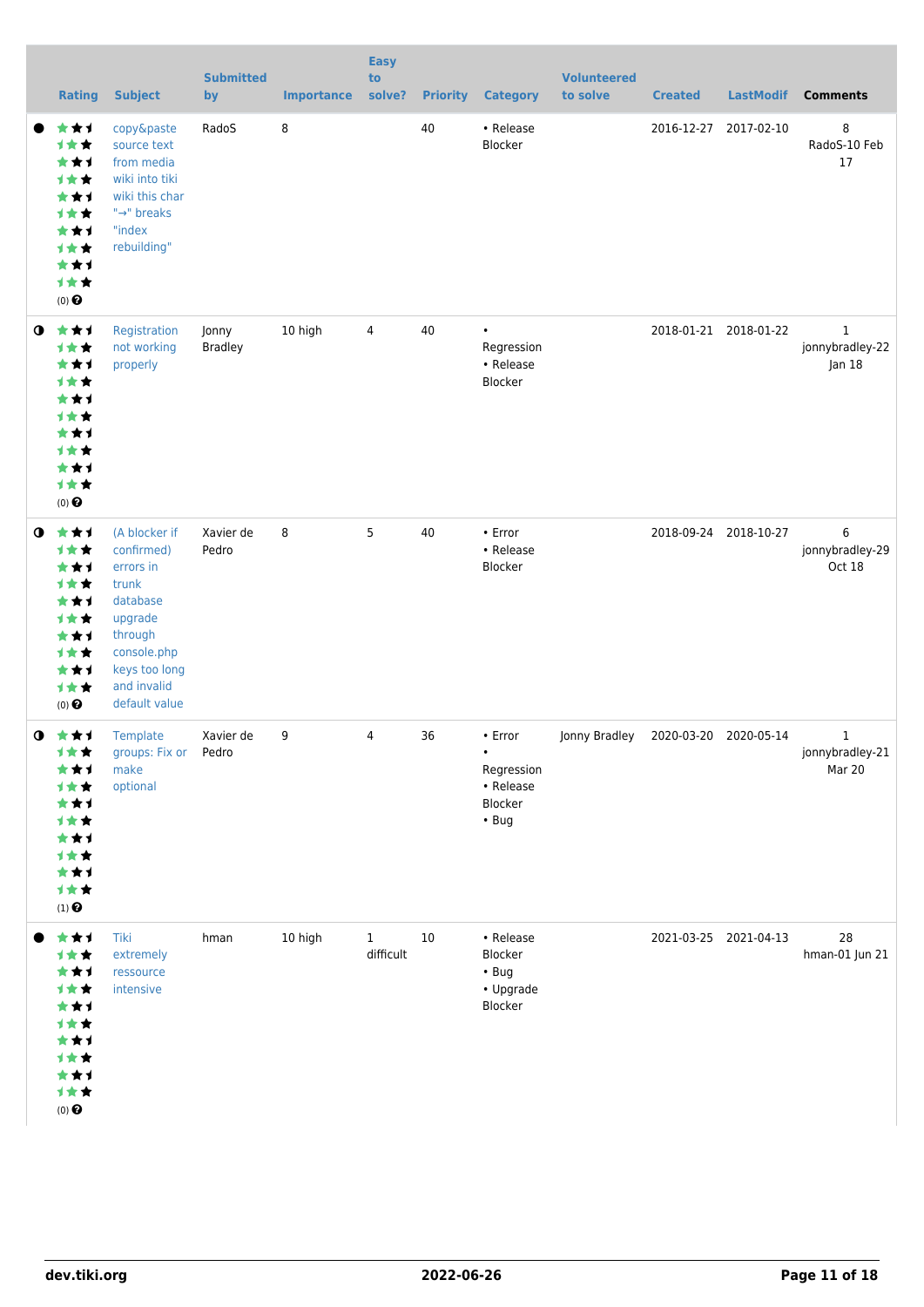|           | Rating                                                                              | <b>Subject</b>                                                       | <b>Submitted</b><br>by | <b>Importance</b> | <b>Easy</b><br>to<br>solve? |              | <b>Priority Category</b> | <b>Volunteered</b><br>to solve | <b>Created</b> | <b>LastModif</b>      | <b>Comments</b>                       |
|-----------|-------------------------------------------------------------------------------------|----------------------------------------------------------------------|------------------------|-------------------|-----------------------------|--------------|--------------------------|--------------------------------|----------------|-----------------------|---------------------------------------|
| $\bullet$ | ***<br>1★★<br>***<br>计女女<br>***<br>计女女<br>***<br>计女女<br>***<br>计女女<br>$(0)$ $\odot$ | Cannot see<br>text in<br>fivealive-lite<br>watermelon<br>top buttons | Nelson Ko              | 1 low             | $\mathbf{1}$<br>difficult   | $\mathbf{1}$ | • Release<br>Blocker     |                                | 2014-06-25     | 2014-06-27            | $\mathbf{1}$<br>koth-27 Jun 14        |
| $\bullet$ | ***<br>计女女<br>***<br>计女女<br>***<br>计女女<br>***<br>计女女<br>***<br>计女女<br>$(0)$ $\odot$ | fivealive-lite<br>kiwi can't see<br>logout link                      | Nelson Ko              | 1 low             | $\mathbf{1}$<br>difficult   | $\mathbf{1}$ | • Release<br>Blocker     |                                |                | 2014-06-25 2014-06-27 | $\mathbf{1}$<br>Chealer9-22<br>Oct 16 |

## Other 13.x bugs Other Open

| <b>Rating</b>                                                                       | <b>Subject</b>                                                 | <b>Submitted</b><br>by | <b>Importance</b> | <b>Easy</b><br>to<br>solve? | <b>Priority</b> | <b>Category</b>                   | <b>Volunteered</b><br>to solve | <b>Created</b>        | <b>LastModif</b> | <b>Comments</b>              |
|-------------------------------------------------------------------------------------|----------------------------------------------------------------|------------------------|-------------------|-----------------------------|-----------------|-----------------------------------|--------------------------------|-----------------------|------------------|------------------------------|
| ***<br>***<br>***<br>1★★<br>***<br>1★★<br>***<br>1★★<br>***<br>计女女<br>$(2)$ $\odot$ | Offline Tiki: add a way to save/view content<br>offline        | edjusted               | 3                 | 3                           | 9               | • Feature<br>request              |                                | 2007-11-26 2018-10-05 |                  | 12<br>david@ndu-30<br>Jul 20 |
| ***<br>计女女<br>***<br>1★★<br>***<br>1**<br>***<br>计女女<br>***<br>计女女<br>$(0)$ $\odot$ | tiki.org fully rebuilt several days ago (cron job<br>missing?) | Marc<br>Laporte        | 9                 | 9                           | 81              | • Dogfood on<br>a *.tiki.org site |                                | 2014-08-04 2014-08-05 |                  | $\pmb{0}$                    |
| ***<br>计女女<br>***<br>***<br>***<br>1★★<br>***<br>1★★<br>***<br>计女女<br>(0)           | Not possible to delete a tracker on next.tw.o                  | Marc<br>Laporte        | 10 high           | 8                           | 80              | $\cdot$ Error<br>• Indexing       | nkoth                          | 2013-08-15 2014-07-30 |                  | 6<br>koth-04 Aug<br>14       |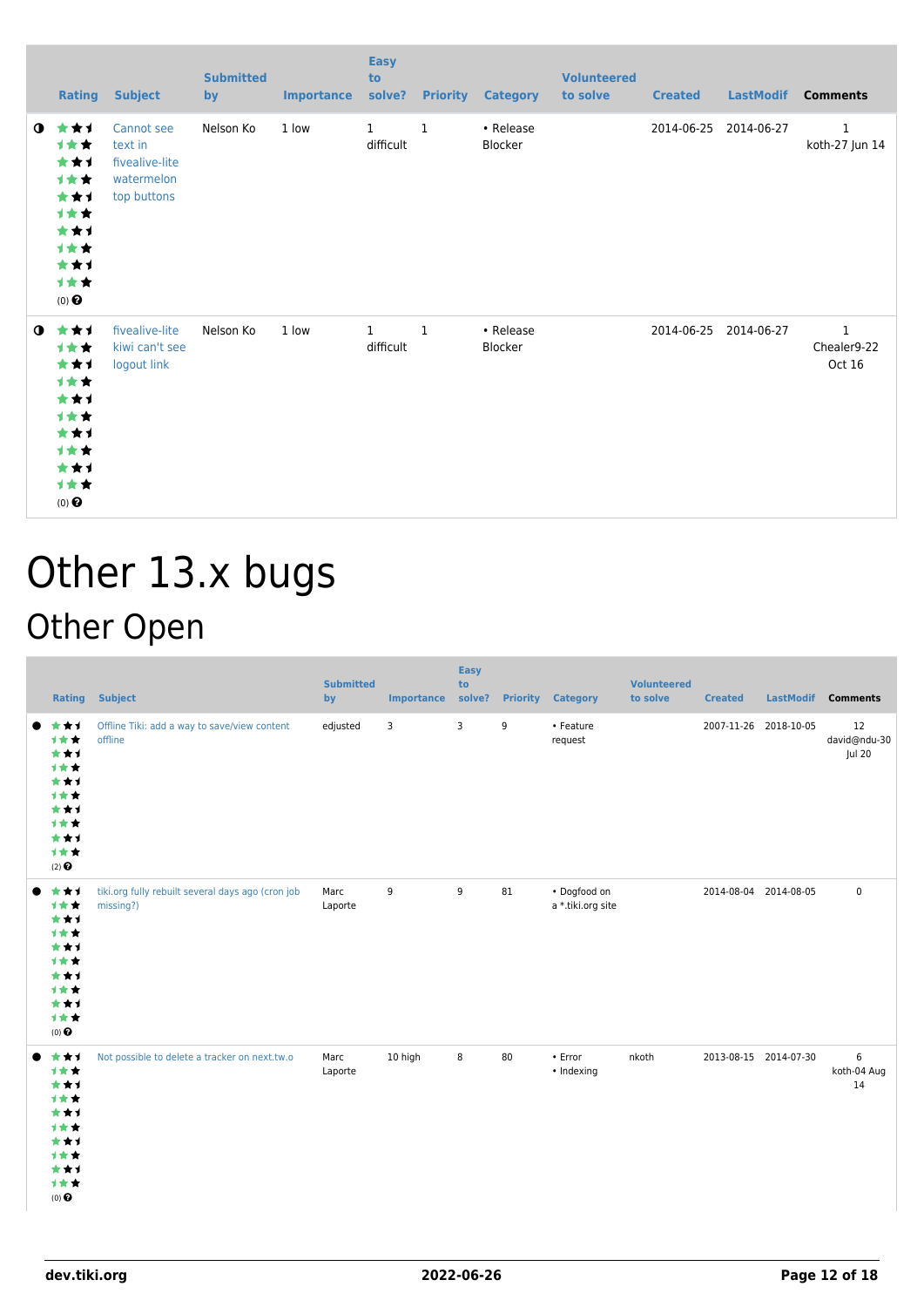|                                                                                                       |                                                                                                                                              | <b>Submitted</b>     |                   | <b>Easy</b><br>to |    |                                                                                               | <b>Volunteered</b> |                       |           |                                   |
|-------------------------------------------------------------------------------------------------------|----------------------------------------------------------------------------------------------------------------------------------------------|----------------------|-------------------|-------------------|----|-----------------------------------------------------------------------------------------------|--------------------|-----------------------|-----------|-----------------------------------|
| <b>Rating</b>                                                                                         | Subject                                                                                                                                      | by                   | <b>Importance</b> | solve?            |    | <b>Priority Category</b>                                                                      | to solve           | <b>Created</b>        | LastModif | <b>Comments</b>                   |
| ***<br>计女女<br>***<br>计女女<br>***<br>计女女<br>***<br>计女女<br>***<br>计女女<br>$(0)$ $\odot$                   | Adding 13.x to demo.tiki.org                                                                                                                 | Marc<br>Laporte      | 8                 | 10<br>easy        | 80 | • Community<br>projects                                                                       |                    | 2014-07-29 2014-08-16 |           | $\pmb{0}$                         |
| ***<br>计女女<br>***<br>计女女<br>***<br>计女女<br>***<br>计女女<br>***<br>计女女<br>$(0)$ $\odot$                   | dev.tiki.org :: 13.x trackers in new edit interface<br>:: selecting a status hides the text                                                  | Marc<br>Laporte      | 1 low             | 8                 | 8  | • Conflict of<br>two features<br>(each works<br>well<br>independently)                        |                    | 2014-07-22 2014-07-22 |           | $\pmb{0}$                         |
| ***<br>计女女<br>***<br>计女女<br>***<br>计女女<br>***<br>计女女<br>***<br>计女女<br>$(0)$ $\odot$                   | Non-parsed part of heading via inclusion<br>rendered as hexadecimal key like<br>"§3b24424f3be6a8f1f0937355e8f37ee8§" in<br>table of contents | Philippe<br>Cloutier | $\sqrt{4}$        | $\overline{2}$    | 8  | • Regression                                                                                  |                    | 2018-07-16 2018-08-14 |           | 3<br>Chealer9-13<br>Aug 18        |
| ***<br>计女女<br>***<br>计女女<br>***<br>计女女<br>***<br>计女女<br>***<br>计女女<br>$(0)$ $\bullet$                 | 13.x regression or server issue? -> List of open<br>wishes not showing on<br>https://dev.tiki.org/Trackers                                   | Marc<br>Laporte      | 10 high           | $\overline{7}$    | 70 | • Regression                                                                                  |                    | 2014-07-21 2014-07-29 |           | $\mathbf{1}$<br>koth-04 Aug<br>14 |
| ***<br>计女女<br>***<br>计女女<br>***<br>计女女<br>***<br>计女女<br>***<br>计女女<br>$\left(1\right)$ $\pmb{\Theta}$ | *.tiki.org sites: make the navigation & interface<br>more consistent                                                                         | Marc<br>Laporte      | 10 high           | $\overline{7}$    | 70 | • Community<br>projects<br>• Dogfood on<br>a *.tiki.org site<br>• Regression<br>• Consistency |                    | 2014-07-29 2014-08-01 |           | 15<br>chibaguy-31<br>Aug 14       |
| ***<br>计女女<br>***<br>计女女<br>***<br>计女女<br>***<br>计女女<br>***<br>计女女<br>$(0)$ $\odot$                   | File names should not have tiki                                                                                                              | samerafach 10 high   |                   | $\overline{7}$    | 70 | • Usability                                                                                   |                    | 2015-02-13 2015-02-18 |           | $\pmb{0}$                         |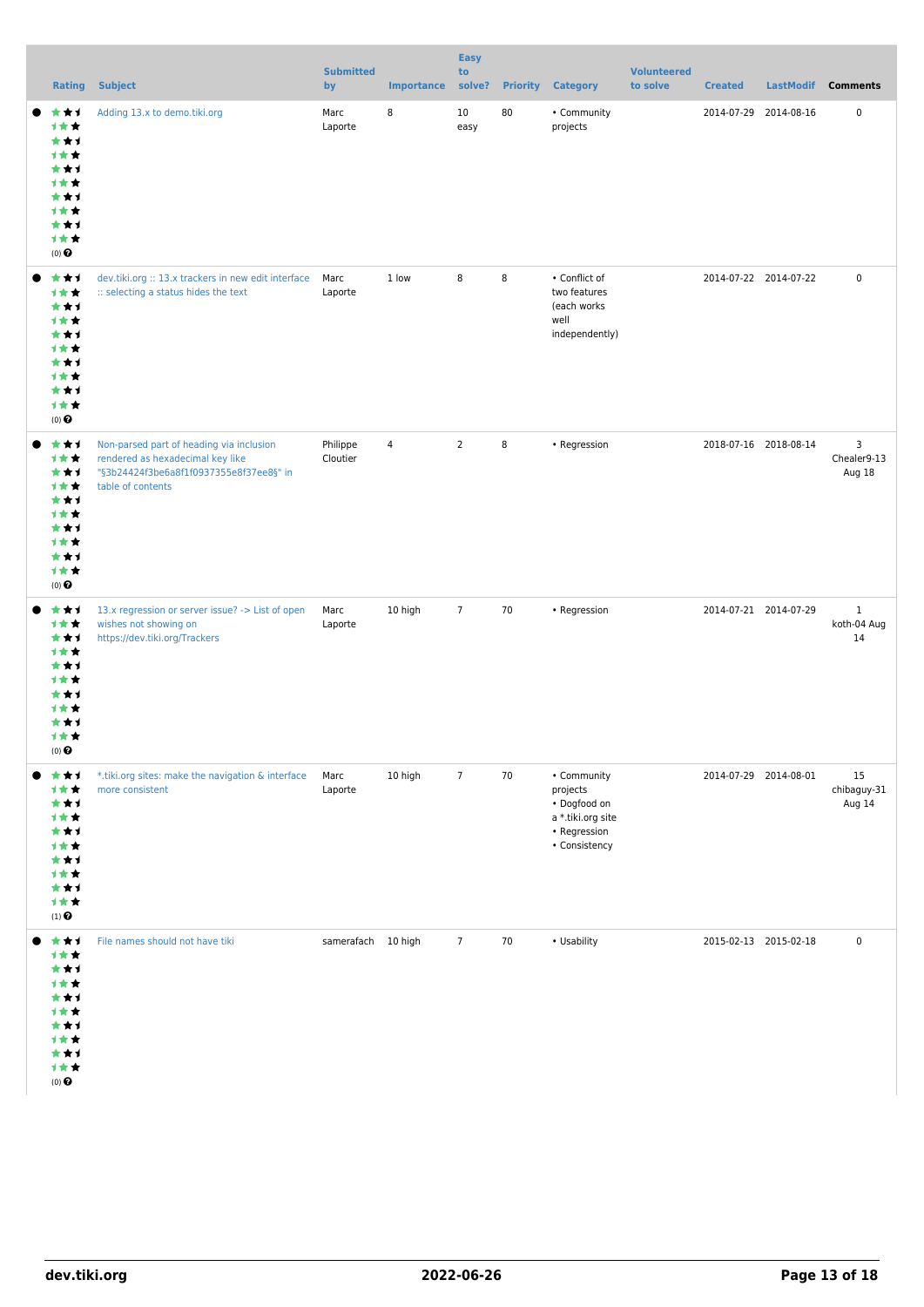|                                                                                                       | <b>Rating Subject</b>                                                                    | <b>Submitted</b><br>by | <b>Importance</b> | <b>Easy</b><br>to<br>solve? | <b>Priority</b> | <b>Category</b>                                    | <b>Volunteered</b><br>to solve | <b>Created</b>        | LastModif Comments         |
|-------------------------------------------------------------------------------------------------------|------------------------------------------------------------------------------------------|------------------------|-------------------|-----------------------------|-----------------|----------------------------------------------------|--------------------------------|-----------------------|----------------------------|
| ***<br>1★★<br>***<br>计女女<br>***<br>计女女<br>***<br>计女女<br>***<br>计女女<br>$(0)$ $\odot$                   | 13.x doc.tiki.org :: help doc links report "Page<br>not found"                           | Marc<br>Laporte        | 8                 | 8                           | 64              | • Regression                                       |                                | 2014-07-26 2014-07-30 | $\pmb{0}$                  |
| ***<br>计女女<br>***<br>计女女<br>***<br>计女女<br>***<br>计女女<br>***<br>计女女<br>$(0)$ $\pmb{\Theta}$            | Wiki tables & other tables: determine & apply<br>convention                              | Marc<br>Laporte        | 8                 | 8                           | 64              | • Regression<br>• Consistency                      |                                | 2014-07-30 2014-07-30 | $\pmb{0}$                  |
| ***<br>计女女<br>***<br>计女女<br>***<br>计女女<br>***<br>计女女<br>***<br>计女女<br>$(0)$ $\pmb{\Theta}$            | http://tiki.org/tiki-admin.php?page=performance<br>OpCache has run out of memory         | Marc<br>Laporte        | 8                 | $\,8\,$                     | 64              | • Dogfood on<br>a *.tiki.org site                  |                                | 2014-07-30 2014-07-30 | $\pmb{0}$                  |
| ***<br>计女女<br>***<br>计女女<br>***<br>计女女<br>***<br>计女女<br>***<br>计女女<br>$\left(0\right)$ $\pmb{\Theta}$ | Ul not visible to Upload video via Kaltura                                               | upsafety               | 10 high           | $\,6\,$                     | 60              | • Support<br>request                               |                                | 2014-09-22 2014-09-23 | 3<br>upsafety-01<br>Oct 14 |
| ***<br>计女女<br>***<br>计女女<br>***<br>计女女<br>***<br>1★★<br>***<br>计女女<br>$(0)$ $\odot$                   | -=text=- has no more formatting                                                          | Marc<br>Laporte        | 8                 | $\overline{7}$              | 56              | • Regression                                       |                                | 2014-07-28 2014-07-28 | $\pmb{0}$                  |
| ***<br>计女女<br>***<br>计女女<br>***<br>计女女<br>***<br>计女女<br>***<br>计女女<br>$(0)$ $\pmb{\Theta}$            | 13.x doc.tiki.org :: search results show content<br>which is not accessible via the link | Marc<br>Laporte        | 9                 | 6                           | 54              | • Dogfood on<br>a *.tiki.org site<br>• Consistency |                                | 2014-07-26 2014-07-26 | $\pmb{0}$                  |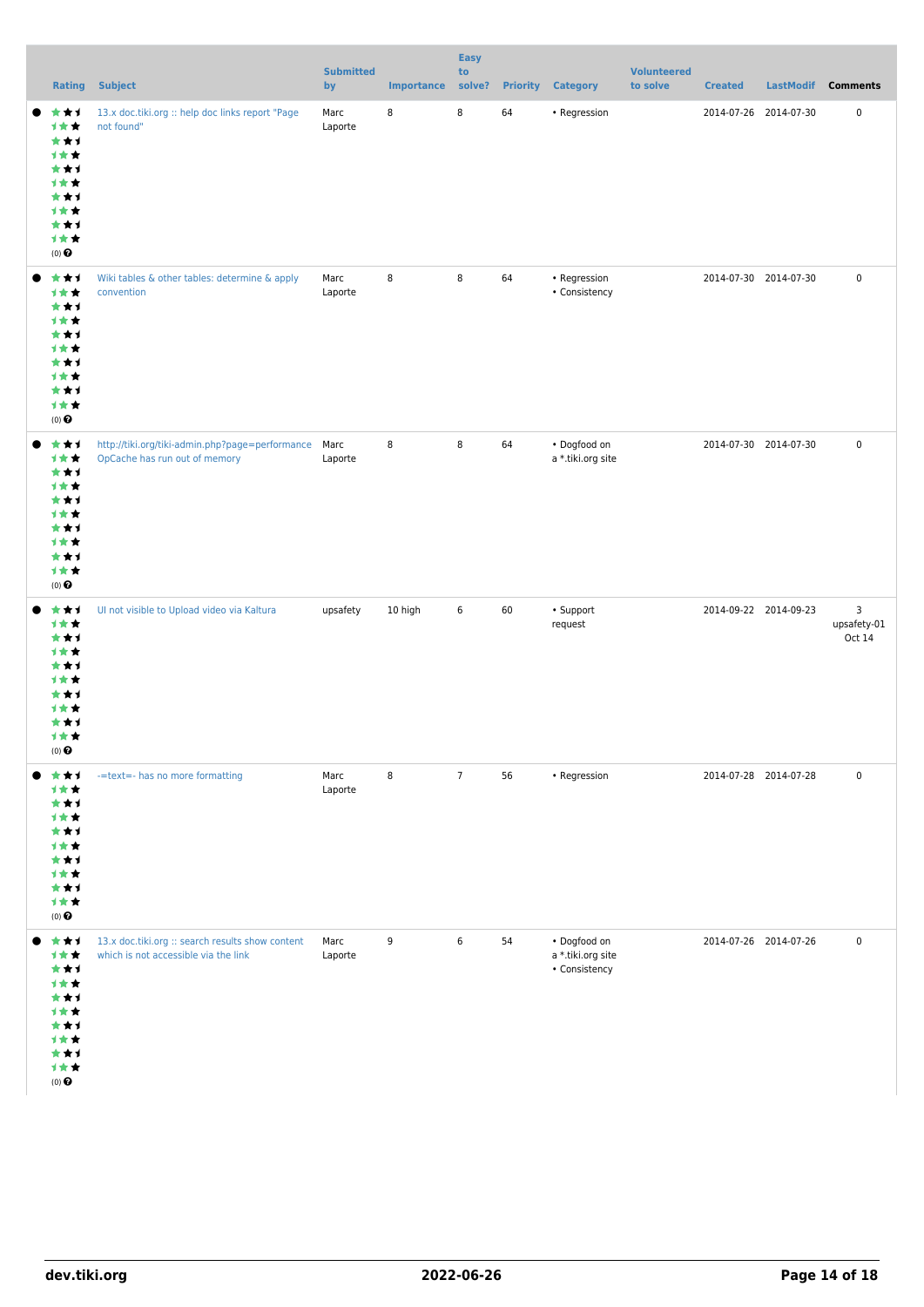|       | <b>Rating</b>                                                                       | <b>Subject</b>                                                                                                                     | <b>Submitted</b><br>by | <b>Importance</b> | <b>Easy</b><br>to<br>solve? | <b>Priority</b> | <b>Category</b>                                                                                                                        | <b>Volunteered</b><br>to solve | <b>Created</b>        | <b>LastModif</b>      | <b>Comments</b>             |
|-------|-------------------------------------------------------------------------------------|------------------------------------------------------------------------------------------------------------------------------------|------------------------|-------------------|-----------------------------|-----------------|----------------------------------------------------------------------------------------------------------------------------------------|--------------------------------|-----------------------|-----------------------|-----------------------------|
|       | ***<br>计女女<br>***<br>计女女<br>***<br>计女女<br>***<br>计女女<br>***<br>计女女<br>$(1)$ $\odot$ | forums editor not loaded in t.o mobile (13.x or<br>next.t.o 14.x)                                                                  | Xavier de<br>Pedro     | 9                 | 6                           | 54              | • Community<br>projects<br>• Dogfood on<br>a *.tiki.org site<br>• Conflict of<br>two features<br>(each works<br>well<br>independently) |                                |                       | 2015-02-18 2015-03-16 | 8<br>WolfgangA-14<br>Mar 15 |
|       | ***<br>计女女<br>***<br>计女女<br>***<br>计女女<br>***<br>计女女<br>***<br>计女女<br>$(0)$ $\odot$ | Upon select text and click toolbar plugin,<br>CodeMirror activates itself and instead of insert<br>at cursor, we get insert at top | Marc<br>Laporte        | 10 high           | 5                           | 50              | • Dogfood on<br>a *.tiki.org site<br>• Regression<br>• Conflict of<br>two features<br>(each works<br>well<br>independently)            |                                | 2014-02-22 2014-07-29 |                       | $\pmb{0}$                   |
|       | ***<br>计女女<br>***<br>计女女<br>***<br>计女女<br>***<br>计女女<br>***<br>计女女<br>$(0)$ $\odot$ | 13.x next.tiki.org -> Database Version Problem                                                                                     | Marc<br>Laporte        | 10 high           |                             | 50              | • Dogfood on<br>a *.tiki.org site<br>• Regression                                                                                      |                                | 2014-07-14 2014-07-14 |                       | $\pmb{0}$                   |
|       | ***<br>计女女<br>***<br>计女女<br>***<br>计女女<br>***<br>计女女<br>***<br>计女女<br>$(0)$ $\odot$ | Get nextthemes.tiki.org working (PHP 5.5 is<br>required)                                                                           | Marc<br>Laporte        | 5                 | 10<br>easy                  | 50              | • Community<br>projects<br>• Dogfood on<br>a *.tiki.org site<br>• Regression                                                           |                                | 2014-07-30 2014-07-30 |                       | $\mathbf 0$                 |
|       | *1<br>计女女<br>*1<br>计女女<br>***<br>计女女<br>'★ ti<br>计女女<br>***<br>计女女<br>$(0)$ $\odot$ | TikiWiki Performance issue with Azure website                                                                                      | upsafety               | 10 high           |                             | 50              | • Support<br>request                                                                                                                   |                                | 2014-10-01 2014-10-01 |                       | 5<br>koth-02 Oct<br>14      |
| $\ll$ |                                                                                     |                                                                                                                                    |                        |                   |                             |                 |                                                                                                                                        |                                |                       |                       |                             |

#### 1 (current)

- [2](https://dev.tiki.org/tiki-print.php?tr_sort_mode1=f_41_desc&page=Tiki13&tr_offset1=40&tr_offset5=20)
- [3](https://dev.tiki.org/tiki-print.php?tr_sort_mode1=f_41_desc&page=Tiki13&tr_offset1=40&tr_offset5=40)
- [4](https://dev.tiki.org/tiki-print.php?tr_sort_mode1=f_41_desc&page=Tiki13&tr_offset1=40&tr_offset5=60)
- [5](https://dev.tiki.org/tiki-print.php?tr_sort_mode1=f_41_desc&page=Tiki13&tr_offset1=40&tr_offset5=80)

#### [»](https://dev.tiki.org/tiki-print.php?tr_sort_mode1=f_41_desc&page=Tiki13&tr_offset1=40&tr_offset5=20)

### Other Pending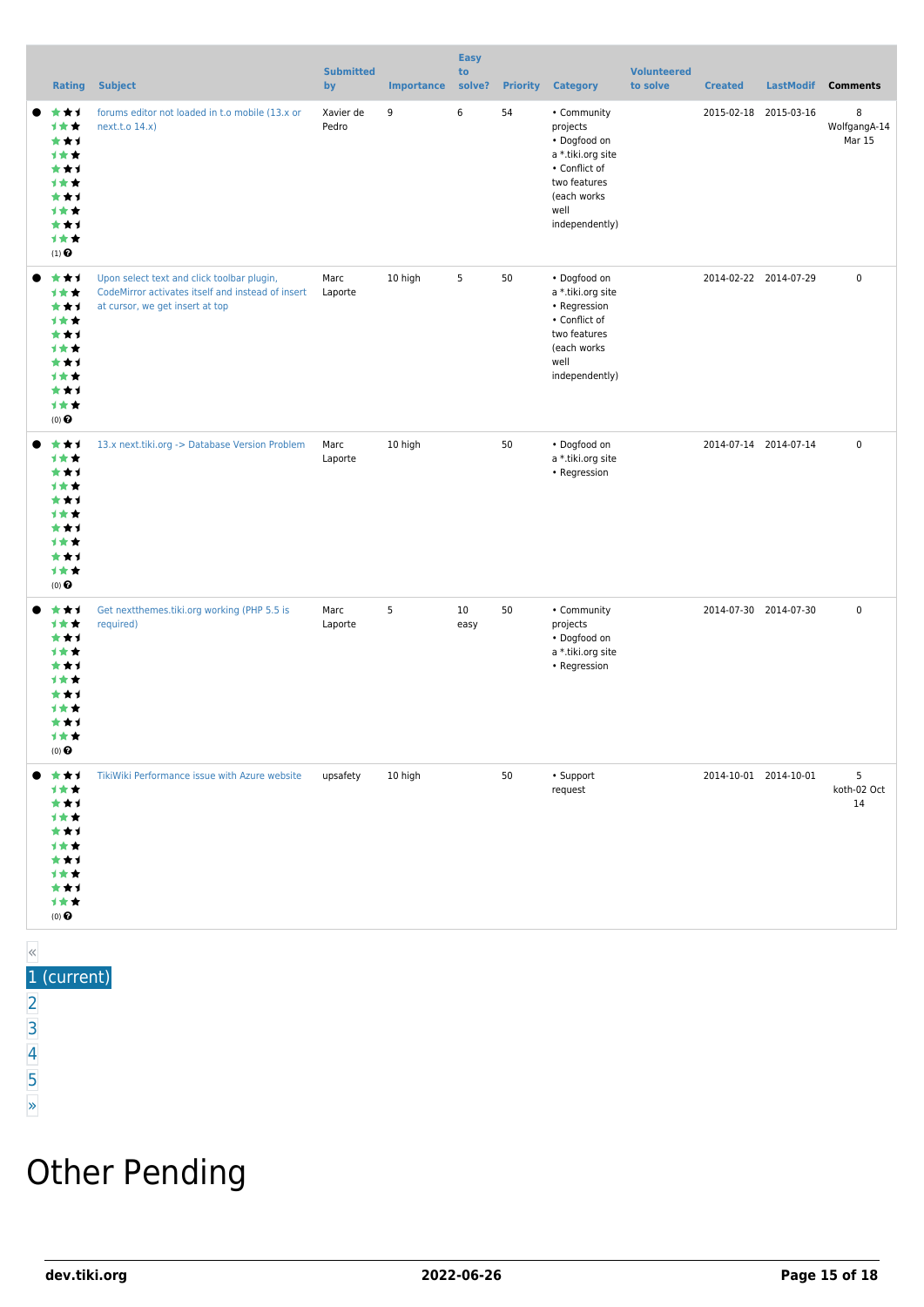|             | <b>Rating</b>                                                                                                           | <b>Subject</b>                                                                                                                        | <b>Submitted</b><br>by | <b>Importance</b> | <b>Easy</b><br>to<br>solve? | <b>Priority</b> | <b>Category</b>                                                                                       | <b>Volunteered</b><br>to solve | <b>Created</b> | <b>LastModif</b>      | <b>Comments</b>                          |
|-------------|-------------------------------------------------------------------------------------------------------------------------|---------------------------------------------------------------------------------------------------------------------------------------|------------------------|-------------------|-----------------------------|-----------------|-------------------------------------------------------------------------------------------------------|--------------------------------|----------------|-----------------------|------------------------------------------|
| $\bullet$   | 大大士<br><b>1**</b><br>***<br>才女女<br>***<br><b>1**</b><br>***<br>计女女<br>***<br>计女女<br>$(0)$ <sup><math>\odot</math></sup> | <b>InterTiki</b><br>backlinks /<br>SisterWiki /<br><b>Extend</b><br>External<br>Wiki<br>feature                                       | Marc<br>Laporte        | 4                 | $\overline{2}$              | 8               | • Feature<br>request<br>• Dogfood<br>on a<br>*.tiki.org<br>site                                       |                                | 2008-06-05     | 2016-11-16            | $\mathbf{1}$<br>marclaporte-11<br>Aug 14 |
| $\bullet$   | ***<br>计女女<br>***<br>计女女<br>***<br>计女女<br>★★1<br>计女女<br>***<br>计女女<br>$(0)$ $\odot$                                     | $12.x \&$<br>$13.x$ :<br>Images<br>stretched<br>& skewed<br>$(in * t.o)$<br>sites and<br><b>LTS</b><br>production<br>sites on<br>svn) | Marc<br>Laporte        | 8                 | 9                           | 72              | $\bullet$<br>Regression<br>• Release<br>Blocker                                                       |                                |                | 2014-07-23 2017-01-12 | $\mathbf{1}$<br>marclaporte-06<br>Aug 14 |
| $\mathbf o$ | 大女子<br>才女女<br>***<br>才女女<br>***<br>计女女<br>***<br>计女女<br>***<br>计女女<br>$(0)$ <sup><math>\odot</math></sup>               | doc.tiki.org<br>feature list<br>(which is<br>populated<br>from<br>trackers) is<br>not<br>appearing<br>all the<br>time                 | Marc<br>Laporte        | 10 high           | $7\overline{ }$             | 70              | • Error<br>• Support<br>request<br>• Dogfood<br>on a<br>*.tiki.org<br>site<br>$\bullet$<br>Regression | Jonny Bradley                  |                | 2013-05-31 2015-02-10 | 8<br>marclaporte-01<br>Dec 14            |
| $\mathbf 0$ | 女女士<br>计女女<br>***<br>计女女<br>***<br>才女女<br>***<br>1★★<br>★★1<br>计女女<br>$(0)$ $\pmb{\Theta}$                              | Fresh<br>install of<br>13.0:<br>theme<br>admin<br>panel: tabs<br>with no<br>possible<br>options                                       | Marc<br>Laporte        | 8                 | 8                           | 64              | • Usability                                                                                           |                                |                | 2014-07-29 2014-07-30 | 5<br>marclaporte-30<br>Jul 14            |
| $\bullet$   | 大大士<br>计女女<br>***<br>计女女<br>***<br>计女女<br>***<br>才女女<br>***<br>计女女<br>$\left(1\right)$ $\pmb{\Theta}$                   | Unified<br>Search<br>Engine<br><b>MFTS</b> fails<br>for any<br>content<br>(was 'Page<br>alias not<br>found by<br>search')             | Hans.Reil              | 9                 | 6                           | 54              | $\bullet$<br>Consistency<br>• Release<br>Blocker                                                      | Nelson Ko                      |                | 2015-02-01 2015-03-02 | 3<br>jonnybradley-26<br>Feb 15           |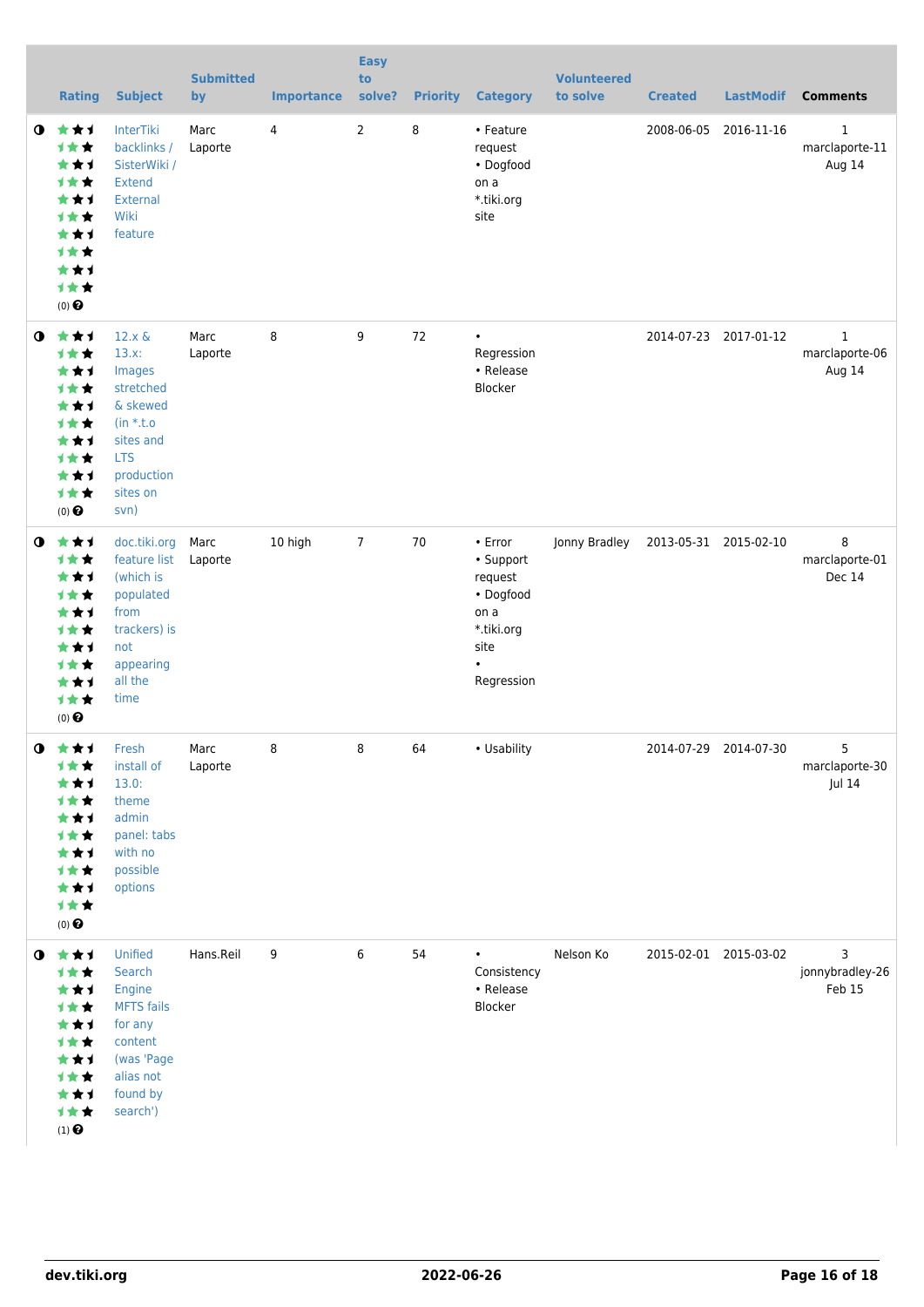|           | <b>Rating</b>                                                                                                   | <b>Subject</b>                                                                                           | <b>Submitted</b><br>by | <b>Importance</b> | <b>Easy</b><br>to<br>solve? |    | <b>Priority Category</b>                           | <b>Volunteered</b><br>to solve | <b>Created</b> | <b>LastModif</b>      | <b>Comments</b>                            |
|-----------|-----------------------------------------------------------------------------------------------------------------|----------------------------------------------------------------------------------------------------------|------------------------|-------------------|-----------------------------|----|----------------------------------------------------|--------------------------------|----------------|-----------------------|--------------------------------------------|
| $\bullet$ | 大女子<br>计女女<br>***<br>计女女<br>***<br>计女女<br>***<br>计女女<br>***<br>计女女<br>$(0)$<br>$\pmb{\Theta}$                   | Table of<br>content<br>$(TOC) -$<br>maketoc<br>or autotoc<br>- polluted?                                 | luciash d'<br>being [] | 1 low             |                             | 5  | • Usability                                        |                                |                | 2014-12-04 2018-06-08 | $1\,$<br>Chealer9-08<br>May 18             |
| $\bullet$ | 大大大<br>计女女<br>***<br>计女女<br>***<br>计女女<br>***<br>计女女<br>***<br>计女女<br>$(0)$<br>$\pmb{\Theta}$                   | Draw SVG-<br>edit: in<br>Firefox,<br>drawing<br>shifts quite<br>far from<br>the cursor                   | Arild Berg             | $\overline{7}$    | $7\overline{ }$             | 49 | • Error                                            |                                |                | 2013-09-22 2017-08-06 | $\overline{2}$<br>xavi-06 Aug 17           |
| $\bullet$ | 大女子<br>计女女<br>***<br>计女女<br>***<br>计女女<br>★★1<br>计女女<br>***<br><b>1**</b><br>$(0)$ $\odot$                      | Article not<br>appearing<br>in article<br>generator                                                      | Régis<br>Barondeau     | 3                 | 9                           | 27 | • Usability<br>$\bullet$<br>Regression             | Nelson Ko                      |                | 2013-11-16 2014-08-22 | $\overline{2}$<br>marclaporte-04<br>Jan 14 |
|           | $0$ $*$ $*$ $*$<br>计女女<br>***<br>计女女<br>***<br>计女女<br>***<br>计女女<br>***<br>计女女<br>$(0)$ $\odot$                 | <b>Surveys</b><br>not<br>showing<br>the vote<br>count nor<br>average<br>from a<br>rating<br>scale<br>110 | Xavier de<br>Pedro     | 5                 | 5                           | 25 | $\cdot$ Error                                      |                                |                | 2014-05-14 2014-06-25 | 0                                          |
|           | $0$ $\star\star\star$<br>计女女<br>***<br>计女女<br>***<br>计女女<br>***<br>计女女<br>***<br>1★★<br>$(0)$<br>$\pmb{\Theta}$ | InterTiki<br>doesn't<br>update<br>Last Login<br>time                                                     | Marc<br>Laporte        | $\overline{2}$    | 5                           | 10 | • Error<br>• Dogfood<br>on a<br>*.tiki.org<br>site |                                |                | 2007-07-19 2018-03-14 | 2<br>drsassafras-26<br>Feb 20              |